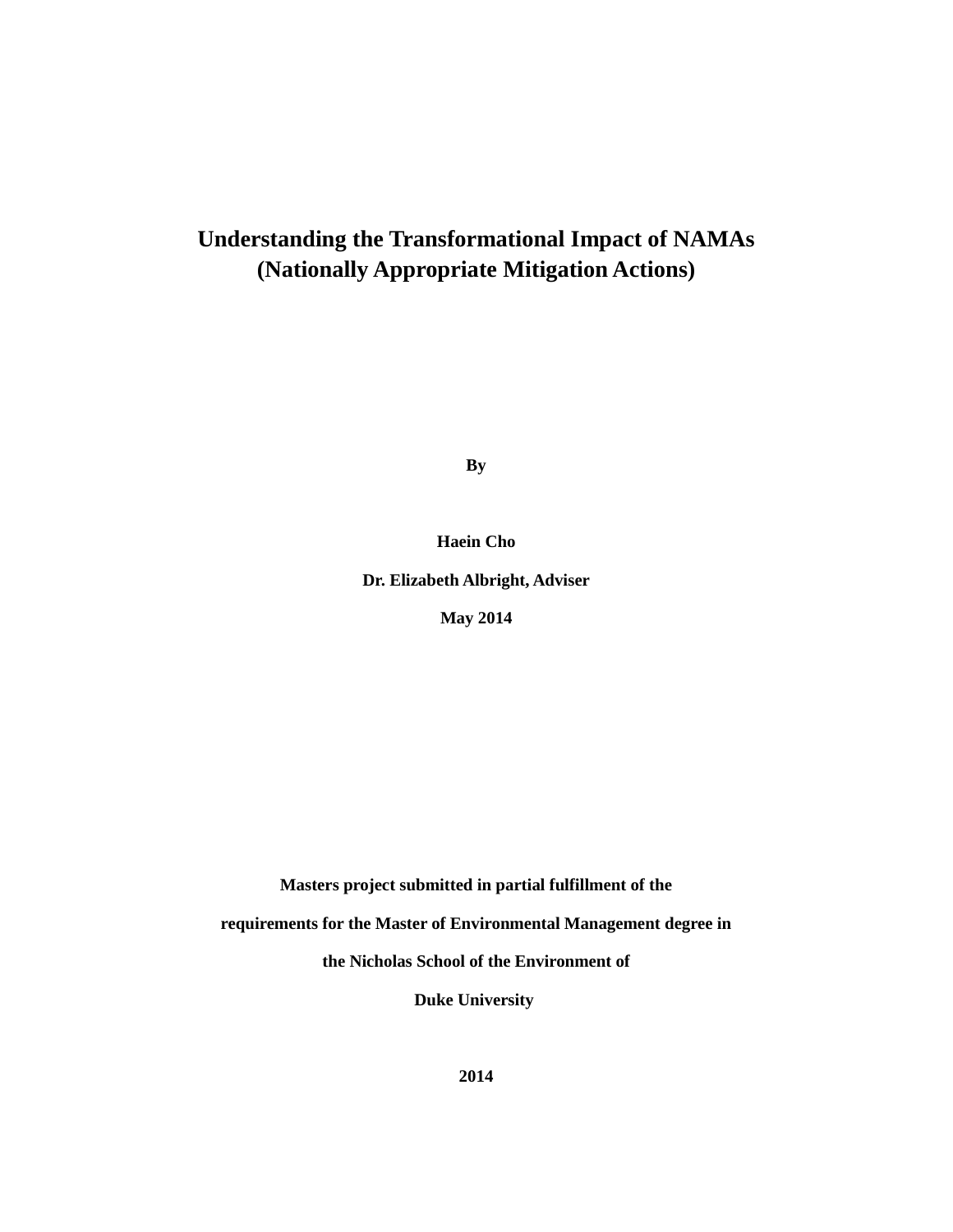#### **Abstract**

The Nationally Appropriate Mitigation Actions (NAMAs) are a set of climate change policies and actions under the United Nations Framework Convention on Climate Change (UNFCCC). NAMAs, designed with a bottom-up approach through national processes, focus on active involvement of developing countries in climate change mitigation actions. One term, "transformational impact," has been widely used as a key concept or metric of the NAMAs. However, this concept does not have one internationally agreed-upon definition, thus creating barriers especially for the NAMA funding process. Therefore, it is essential to examine how "transformational impact" is defined and to understand commonalities and variations in this definition across different organizations involved in the NAMA process. As a part of the Masters Project, interviews were conducted with people from 12 different organizations and the interview transcripts were qualitatively analyzed. The analysis suggests that interviewees believe that the NAMAs' transformational impact should go beyond a project-centric approach to mitigation actions to include non-greenhouse gas benefits, such as broad national government projects. Each organization emphasized different themes in the interviews. The international organizations and institutions mainly focused on national ownership of the NAMAs, whereas funding agencies stressed the actual projects of developing countries. The results of this study suggest that the NAMAs should create a platform to facilitate communication about the NAMA process among different organizations.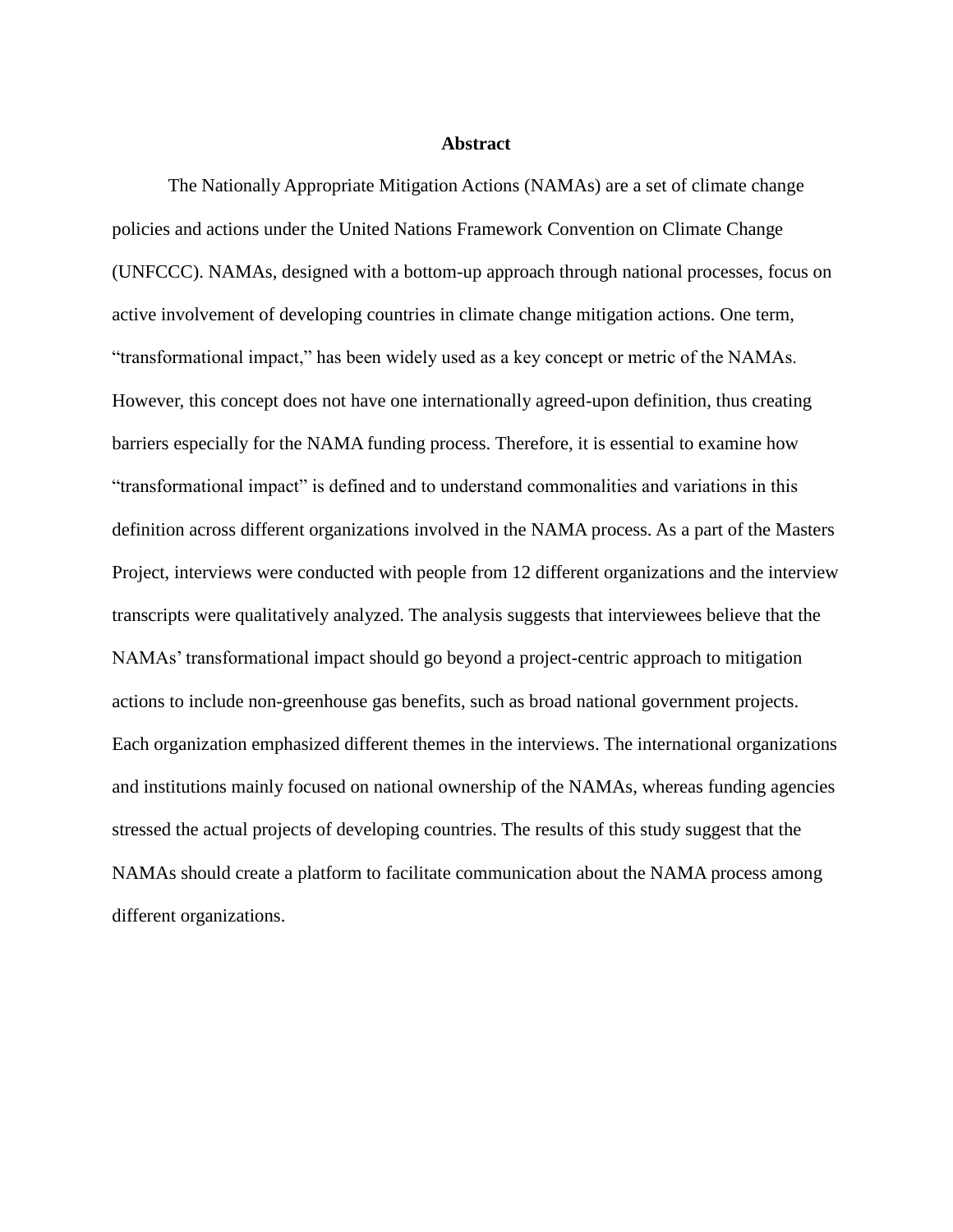## **Contents**

## **I. Introduction**

- A. History of the United Nations Framework Convention on Climate Change
- B. History of Climate Change Combatting Actions
- C. What are NAMAs?
- D. NAMA Structure
- E. Understanding Key Issues Surrounding NAMA
- F. How to Select Supported NAMAs
- G. How to Address NAMAs Benefit
- H. Pilot Study
- I. Research objectives and questions

## **II. Methodology**

- A. Data Collection
- B. Qualitative Analysis
- **III. Results and Discussion**
- **IV. Conclusion**
- **V. References**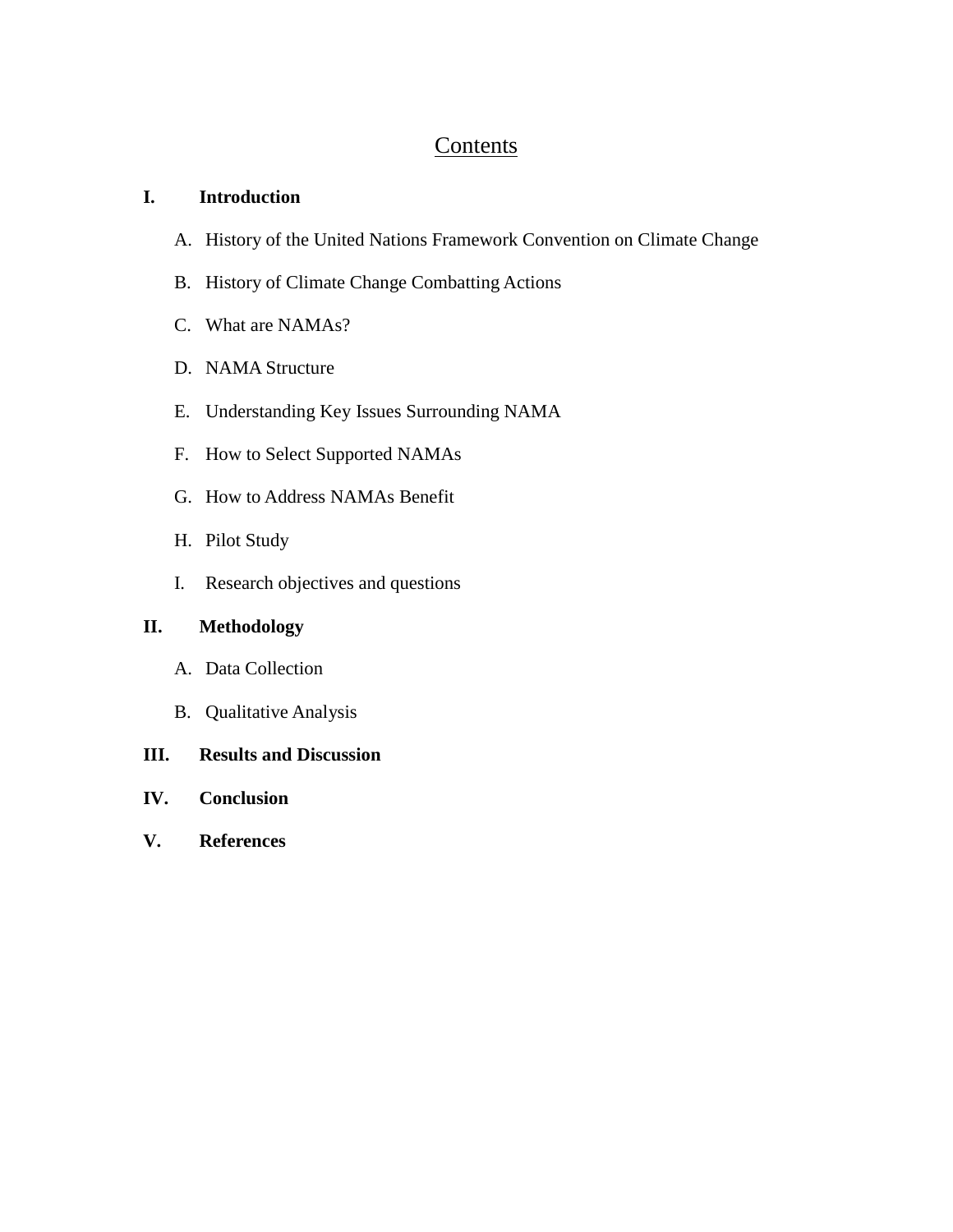#### **1. Introduction**

#### **History of the United Nations Framework Convention on Climate Change (UNFCCC)**

As climate change threatens human livelihood and development, various efforts have been made to resolve the issue. In 1992, the United Nations Framework Convention on Climate Change (UNFCCC) was adopted to address climate change at the global level. Since the UNFCCC was created, countries meet each year to negotiate climate change agreements. To tackle the challenges of climate change, the UNFCCC set a framework for international efforts toward greenhouse gas mitigation and countries that joined the framework committed to address climate change (UNFCCC, 2009). Countries participating into the framework are called the Parties and they are divided into three main groups: Annex I, Annex II, and non-Annex I nations. Annex I includes the members of the Organization for Economic Co-operation and Development (OECD), which is comprised of both industrialized countries and countries in the process of becoming industrialized. Annex II countries are non-OECD member countries. These countries need financial help to reduce greenhouse gas emissions. Non-Annex I is mostly comprised of developing countries that are considered vulnerable to climate change and its future economic and social impacts. Based on this classification, the UNFCCC has applied the principle of "common, but differentiated responsibilities" (UNFCCC, 2009).

#### **History of Climate Change Combatting Actions**

The UNFCCC created the international agreement, Kyoto Protocol, to combat the impacts of climate change by setting an internationally-binding target and committing the Parties to achieving the target. The Kyoto Protocol defined the ultimate goal of 5% reduction of GHG from 1990 levels during the 2008-2012 commitment period (UNFCCC, 2011). To promote the reduction process, three innovative mechanisms were adopted under the Kyoto Protocol, which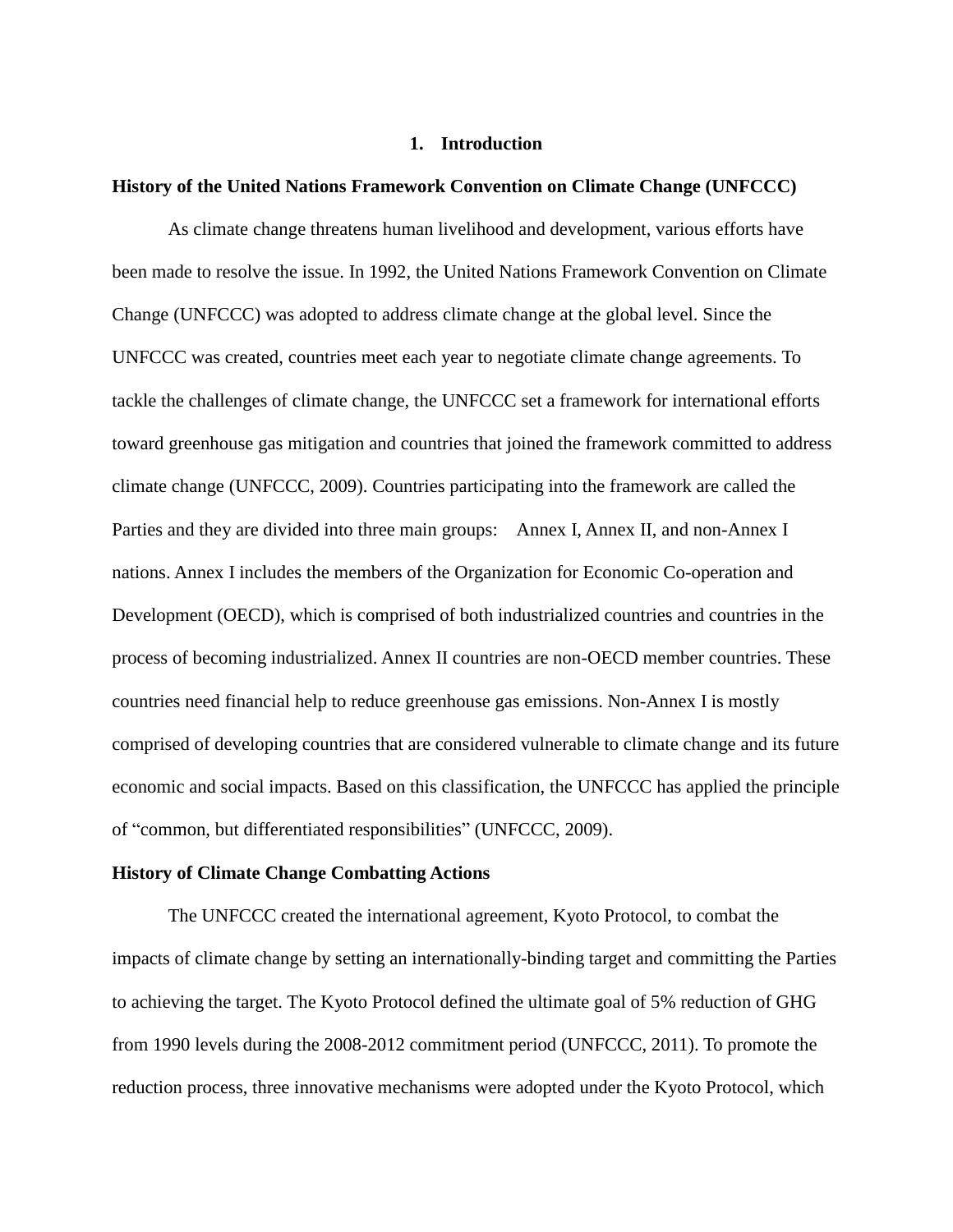allow domestic and international market mechanisms to achieve the target of GHG reduction. The purpose of these mechanisms is largely driven by developed countries that recognize they (developed countries) are mainly responsible for the current GHG level, which resulted from their industrial activities (UNFCCC, n.d.a). Since developed countries are under a heavier burden than developing countries, it was necessary to lower the cost of achieving the target emission for developed countries, and this initiated three mechanisms under the Kyoto Protocol.

The three mechanisms of the Kyoto Protocol are Emission Trading (ET), Clean Development Mechanism (CDM), and Joint Implementation (JI). The ET allows countries exceeding the target to sell their carbon reduction credits to countries that need more carbon credits themselves. The CDM allows industrialized countries to deploy their emission-reduction technologies in developing countries, from which Certified Emission Reduction (CER) credits can be earned. CERs can be summed to reach the target emission reduction level. JI offers costefficient emission-reduction actions to Annex B countries committed to the Kyoto Protocol. Under this mechanism, the countries can earn Emission Reduction Units (ERUs) from their emission-reduction actions in another Annex B country and add them to meet their target, while the host countries benefit from foreign technology and investment (UNFCCC, n.d.b).

As the UNFCCC urged developed countries to undertake prompt actions to combat climate change, these mechanisms were adopted as a way to provide those countries with flexibility. For these reasons, the mechanisms are designed within the top-down approach. Under this situation, in which the mechanisms are driven by developed countries, it becomes essential to adopt the bottom-up approach to increase involvement of developing countries.

#### **What Are NAMAs?**

With increasing needs of getting developing countries involved with climate change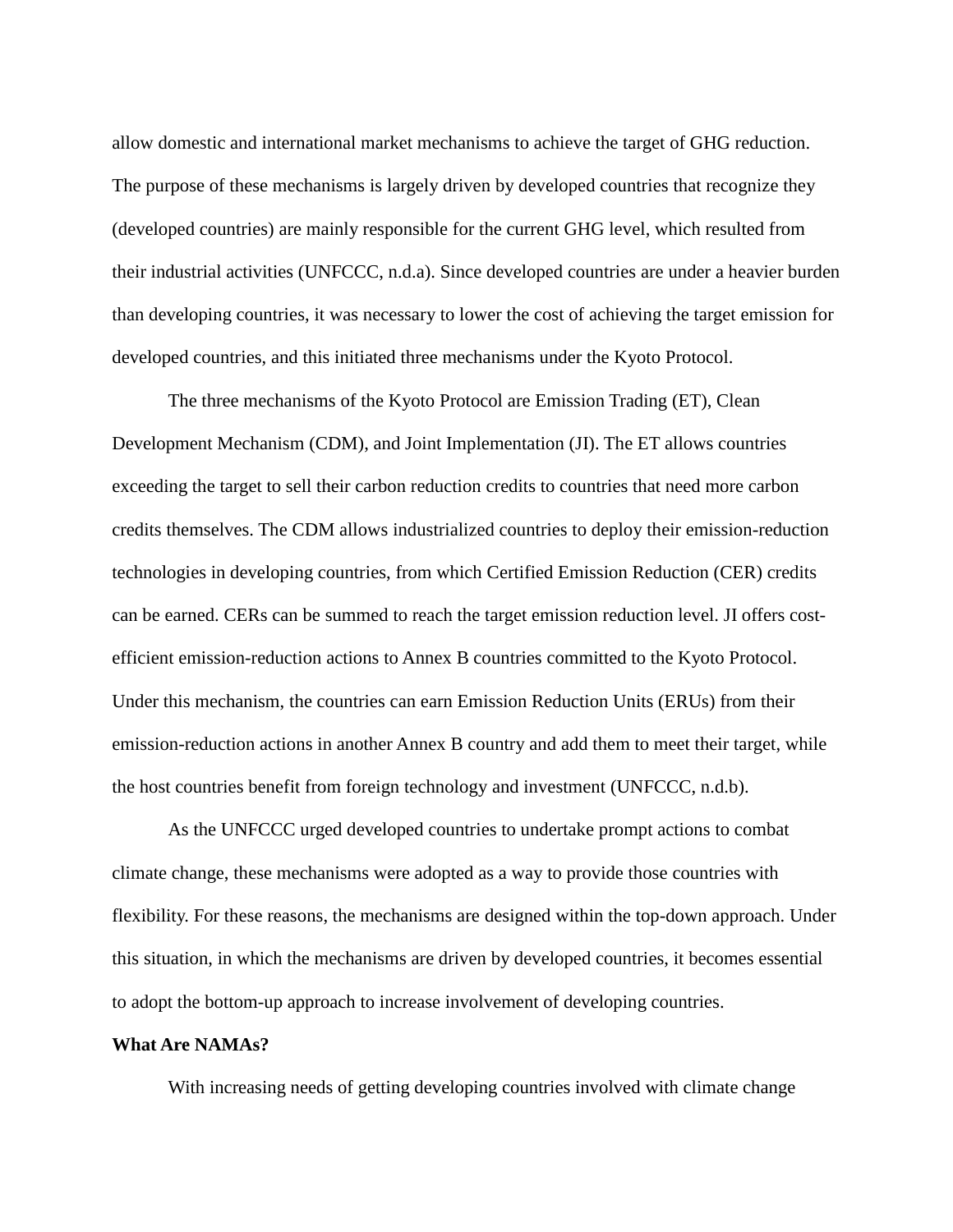mitigation actions, Nationally Appropriate Mitigation Actions (NAMAs) first emerged in 2007 as part of the Bali Road Map under the UNFCCC. NAMAs are a set of policies and actions that developing countries undertake to reduce climate change impacts and enhance sustainable development through GHG emission reductions. NAMAs allow developing countries to propose climate change mitigation action plans and to contribute to domestic sustainable development and international GHG emission reduction (CCAP, n.d.).The purpose of NAMAs is to encourage developing countries to reduce their GHG emissions according to their respective capabilities and differentiated responsibilities. By getting more countries involved in climate change mitigation actions, NAMAs are expected to reduce GHG emission more effectively and result in sustainable development. Since NAMAs are linked to regulations, standards, programs, policies, and financial incentives (CCAP, n.d.), it is expected to bring sustainable development impact.

#### **NAMAs Structure**

The Cancun Agreements (2010) recognized two types of NAMAs: unilateral and supported. Unilateral NAMAs are developed by domestic resources, whereas supported NAMAs request international support in various forms, such as technology transfer, financing, or capacity building (UNFCCC, 2010b). Credited NAMAs have been discussed where tradable carbon credits are generated (Ecofys, 2012).

## **Understanding Key Issues Surrounding NAMAs**

Even though NAMAs are promising instruments for combatting climate change, as well as enhancing international development, people involved in NAMAs have different understandings of its concept such as process and outcome, and, as a result, it is unclear how sustainable development objectives will be assessed against mitigation potential. This presents an enormous challenge in devising financing schemes to support NAMAs. Article 4.7 of the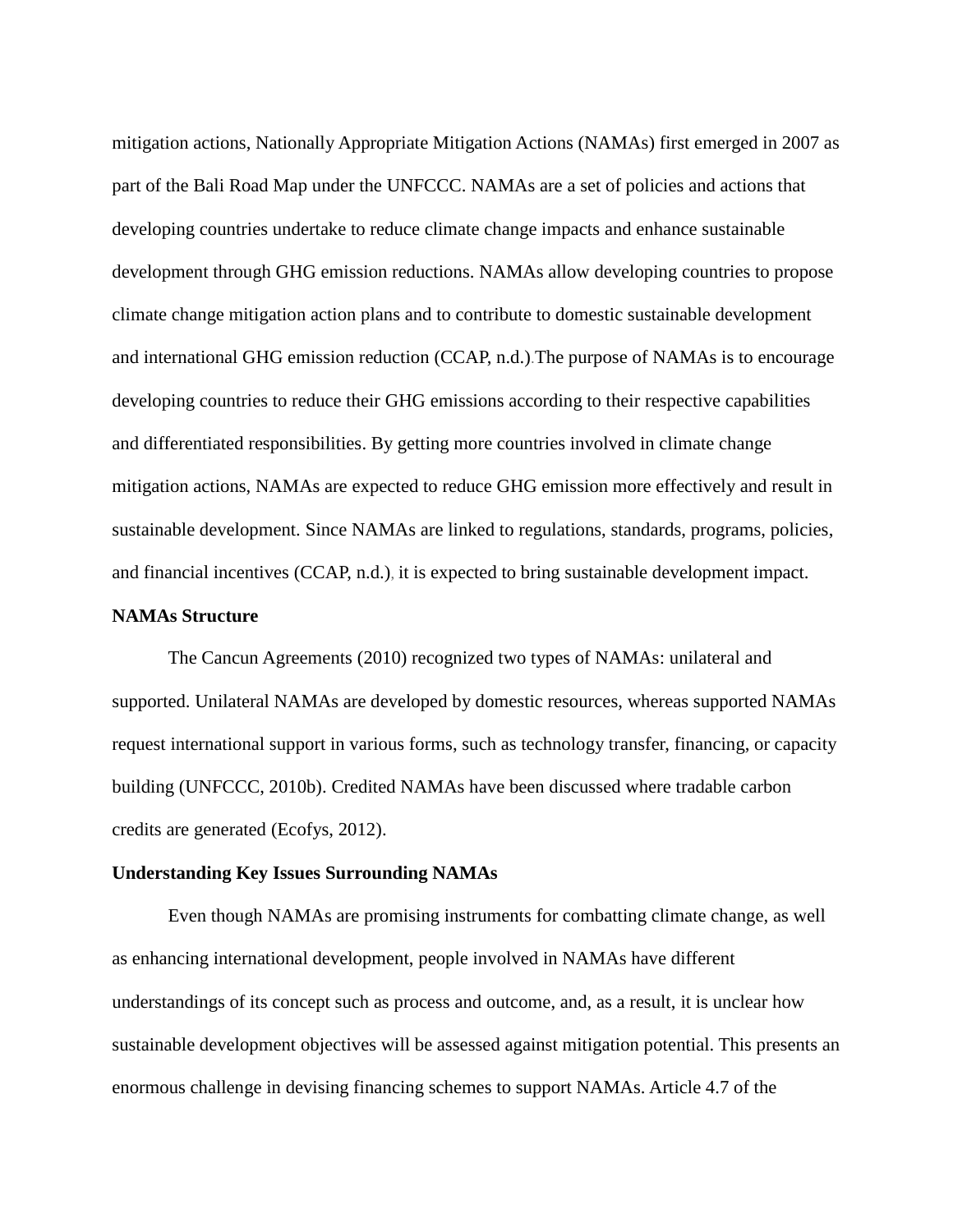Convention links sustainable development benefits through mitigation actions of developing countries with financial support of developed countries. However, this process has caused problems for the countries themselves with regard to understanding their roles in the process. In addition, barriers are created around the mechanism of providing financial support for NAMAs.

It is expected that NAMAs can go beyond project-based actions, and large numbers of funding agencies are willing to support and expand the scope of NAMAs. During the 2012 UNFCCC international climate change negotiations, significant progress was made in NAMAs, as the German and United Kingdom (UK) governments jointly launched the NAMA Facility with strong commitment to initially fund 70 million euros for promoting NAMAs in developing countries (ECN & Ecofys, 2013). The main goal of the Facility is to support developing countries that undertake actions to combat climate change impact and bring transformational impact out of those actions (NAMA Facility, 2013).

The NAMA Facility emphasizes transformational impact as an important underlying measure of NAMAs. However, this impact does not have a clear definition, and, accordingly, it creates confusion and conflicts between donor and recipient countries. As the transformational impact has been the key distinction between NAMAs and other supported mitigation actions, recipient and donor countries have been ambitiously trying to define and promote this impact. Because transformational impact will possibly trigger strategic and long-term actions, this impact plays a central role for NAMAs, especially when donors affirm funding commitments. However, as Ecofys (a leading consulting firm in energy and climate change policy) (2010) reported, different stakeholders involved in NAMAs have been grappling with several issues at this initial stage. These issues include how to select supported NAMAs and how to account for the impact on climate change for international cooperation (Ecofys, 2010). These barriers stem from the fact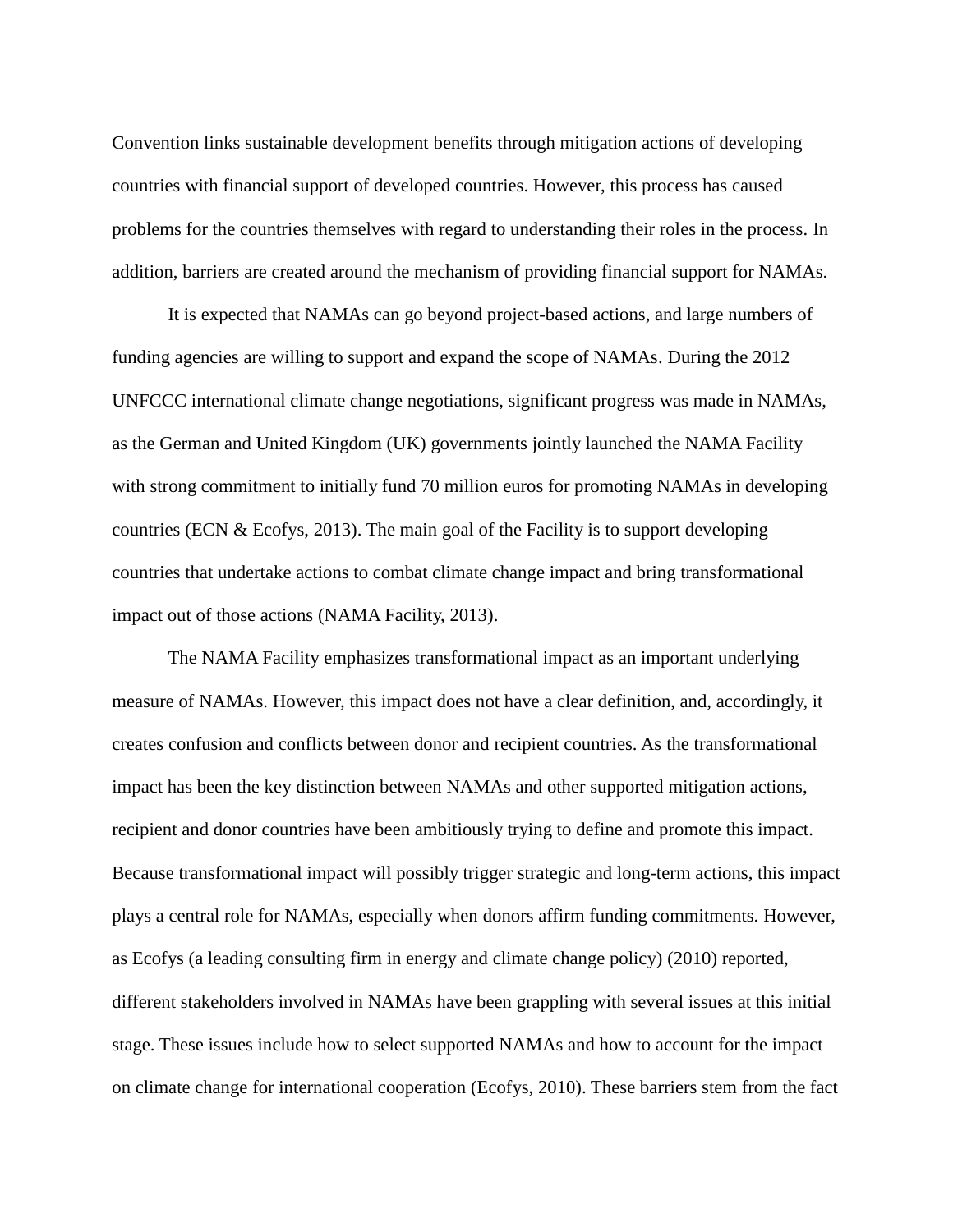that there is no explicit definition of transformational impact. As a consequence, the financing process becomes ambiguous, which hampers reliability, predictability, and scalability of the funding commitments.

#### **How to Select Supported NAMAs**

NAMAs rely on three types of financing sources. Unilateral NAMAs rely only on domestic funding, while supported NAMAs count on funding from various international sources (Ecofys, 2012). Since transformational impact plays an important role in an international financing scheme, I focus on supported NAMAs.

As the NAMA Facility announced the importance of catalyzing transformational impact and their will to carefully consider this impact (NAMA Facility, 2013), host countries seeking international funding have submitted NAMAs proposals ensuring long-term transformational impact. Moreover, a web-based NAMAs registry has been established to match proposed actions with international support, as the Cancun Agreements stated (UNFCCC, 2010). The concept and methods are not clearly defined, but the registry demonstrates a "learning-by-doing" approach to NAMAs development. As more NAMAs are included in the registry, a basic pool of knowledge will be created, and this will help participating countries to shape NAMAs more clearly (International Institution for Sustainable Development (IISD), 2013). Also, for NAMAs mechanisms to be practical, it is very important to develop a methodology based on internationally agreed-upon concepts and modules. This methodology will facilitate a process for host countries to exchange knowledge and experiences, as well as to devise future action plans (IISD, 2013). Furthermore, funders will be able to make more comprehensive decisions in the NAMAs selection process.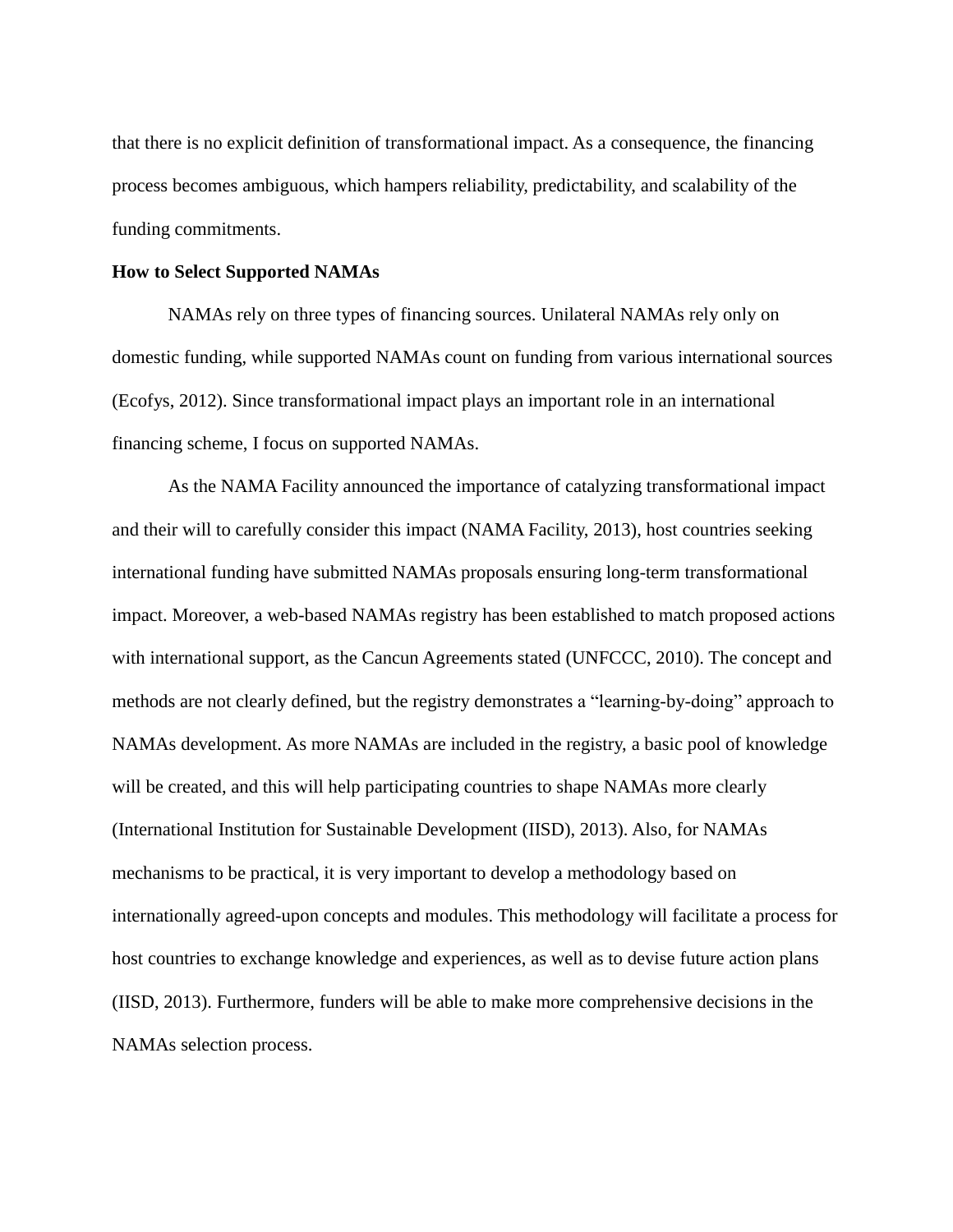In addition to the NAMAs registry, there have been efforts by research and consultancy institutes to identify NAMAs opportunities. Ecofys established a NAMAs database to provide information to different stakeholders and NAMAs hosting countries seeking support to discover opportunities. Furthermore, the International Institution for Sustainable Development (IISD) published a practitioners' guide to develop financeable NAMAs, in which they presented their own methodologies for screening NAMA opportunity (IISD, 2013). They offer two types of methodologies for NAMA seeking support. One is for preparation and the other is for implementation.

Selecting a project and determining how to finance it are largely political decisions (Ecofys, 2010). A new platform should be created in which host and donor countries can communicate and seek optimal ways to satisfy the needs of both sides. Within this platform, host countries will see which NAMAs are funded and what kind of criteria are applied by donor countries, through which they will design their own NAMAs to address national circumstances. Most importantly, consistency in the definition of transformational impact should be achieved, because this otherwise intensifies discrepancies among the different organizations and makes it tough to create the optimum platform.

#### **How to Address NAMAs Benefits**

As climate finance is, ultimately, expected to account for NAMAs benefits for international cooperation, international financing demands measurable results which show that NAMAs achieve not only emission reduction, but also sustainable development. Demonstrating NAMAs impact with measurable, reportable, and verifiable (MRV) policies and measures such as how to enforce it and how stringent it should be, is essential.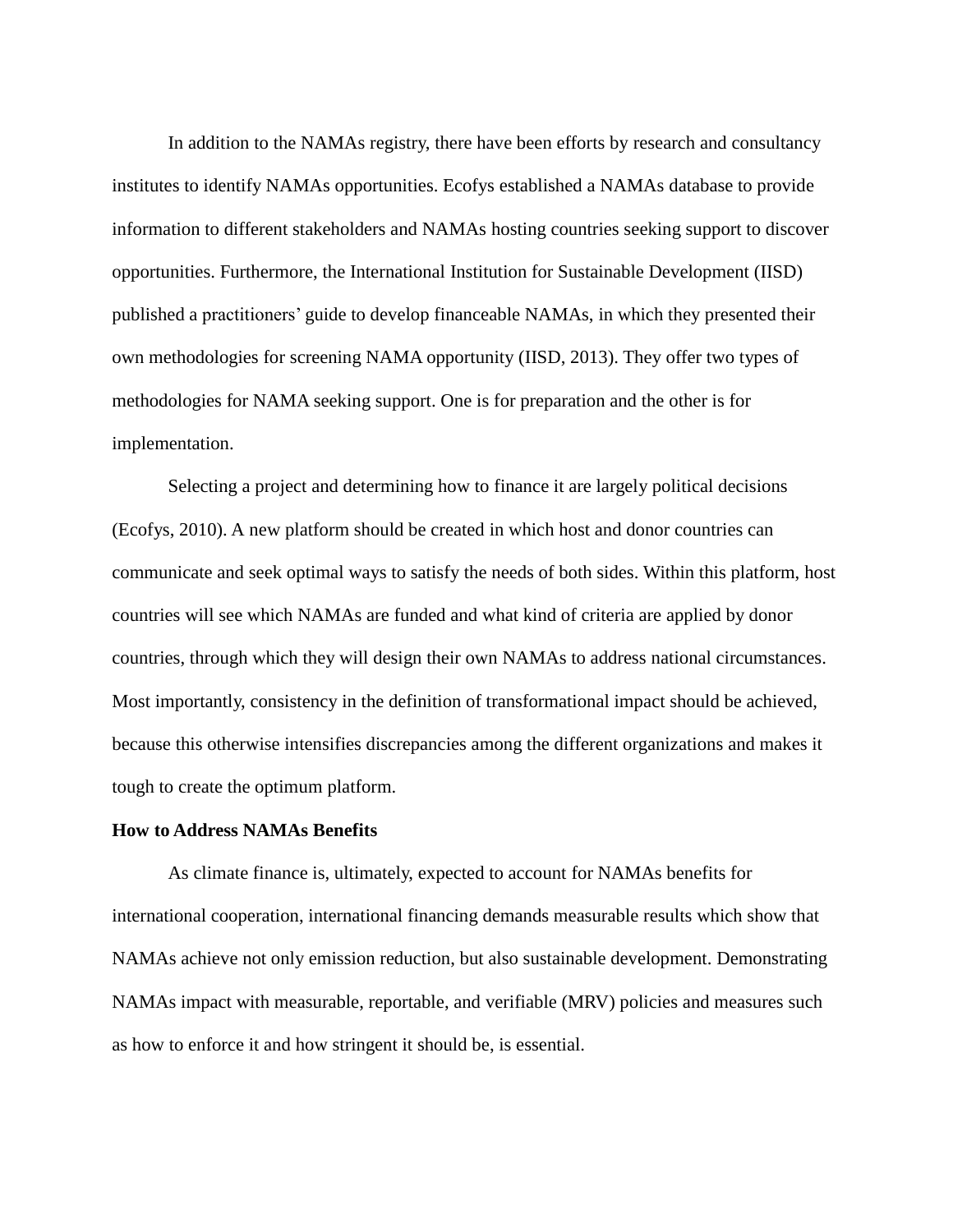Ecofys stated the importance of simplicity of the MRV results because it allows for freedom in recognizing the sustainable development benefits. In addition, in terms of stringency, supported NAMAs do not need to impose high stringency, as do credited NAMAs, but MRV results for GHG emission reduction need it because it is a stated purpose and tells whether the proposed actions are successfully implemented (Ecofys, 2010). In contrast, the Center for Clean Air Policy (CCAP) emphasizes MRV as a critical component of NAMAs and says accurate MRV is vital to enhance effectiveness of international financing. In an effort to enforce MRV, CCAP suggested sustainable development indicators to assess best metrics fitted in the national circumstance of each host country (CCAP, 2012). Thus, different methods have been suggested and the focus of NAMAs has not been determined. This calls for an investigation into what transformational impact means to each organization within the NAMAs process.

#### **Pilot Study**

I carried out a pilot study during the UNFCCC Intersessional in June, 2013. To determine how people define transformational impact, I conducted interviews with experts in different organizations. The interviewees were selected from international organizations, like the United Nations (UN), funding agencies, like the Deutsche Gesellschaft für Internationale Zusammenarbeit (GIZ), and four host countries in South America. I selected the interviewees based on their priorities: international organizations adopt policies; funding agencies make monetary decisions; and host countries implement NAMAs that are financially supported by funding agencies and have policies that are governed by international organizations.

The pilot study raised the issue of disparities between perspectives on the NAMAs concept. Because there is no internationally agreed-upon definition for transformational impact, each interviewee's main focus varied. In addition, the results of the interviews revealed that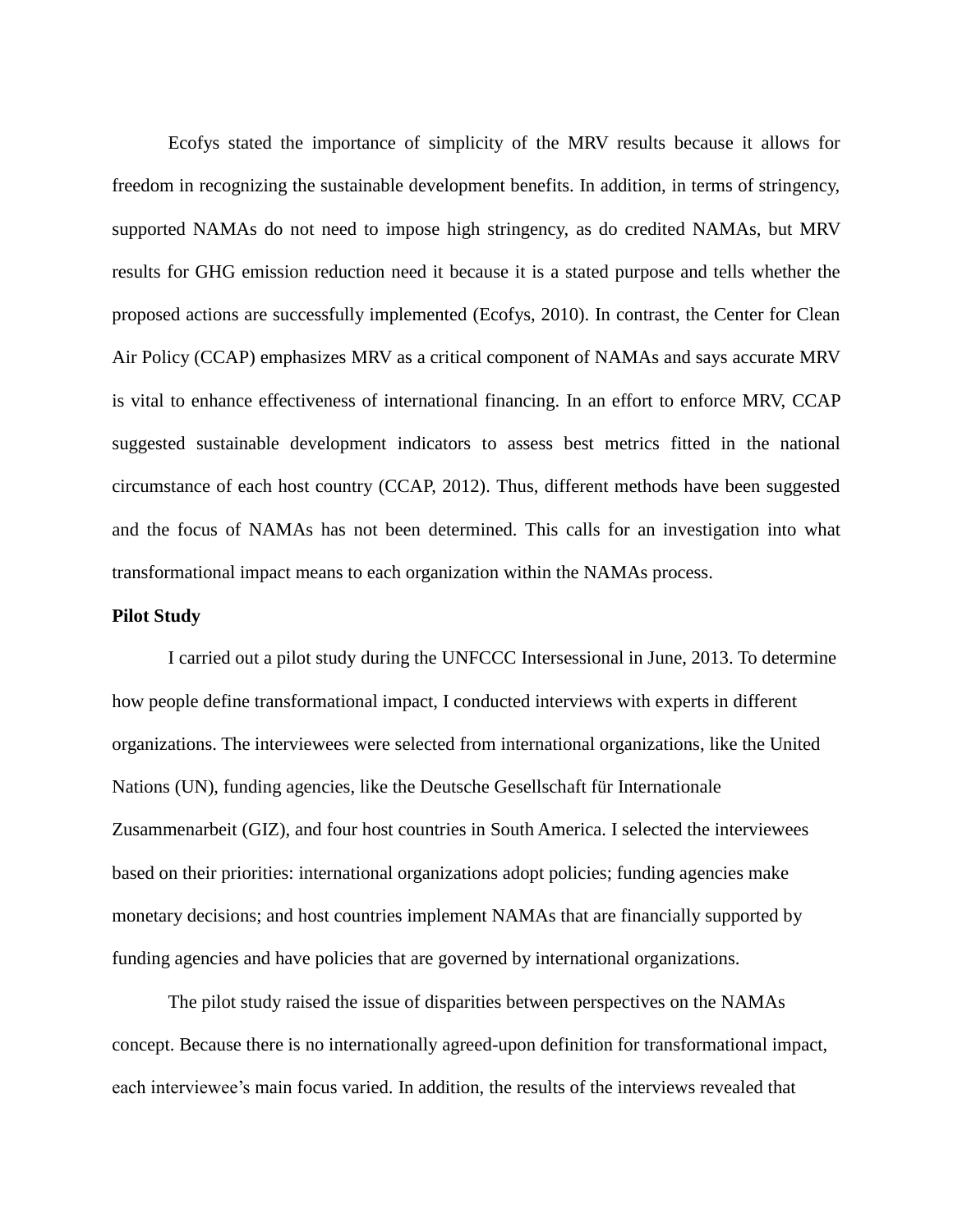people use the phrase "sustainable development" interchangeably with "transformational impact." Unless transformational impact is clearly defined and distinguished from other developmental impacts, inconsistency will be exacerbated. Interviewees described transformational impact in terms of how big it should be, how it was related to national context, what benefits people receive from it, and how long it should last, in other words, scale, context, benefit and timeframe. One interviewee recommended that representatives of institutions should be interviewed, since the institutions advise the decision makers. Based on the results of the pilot study, I interviewed representatives from three groups which are closely related in running the NAMA process from providing advice to making the decision: institution, international organization, and funding agency. These three groups have different priorities. International organizations are the groups working on introducing new policy and coordinating among the member countries over the international affairs. Institutions are the groups that advise on policy advising, based on their research. Funding agencies are the groups that provide the main funding sources for the NAMAs. Since the definition of transformational impact largely affects these three groups which have different responsibilities in the NAMA process, it is important to understand the variation and commonalities among these groups and determine the causes of complications in the NAMA process, especially the funding mechanism.

#### **Research Objectives and Questions**

I examined whether the concept of transformational impact was interpreted in different ways by experts across organizational affiliations. I expected to find variations and commonalities in perspectives among different organizations, based on the results of interviews with their representatives about transformational impact. Interviewees were selected based on the results of the pilot study during the UNFCCC Intercessional, which took a place in the summer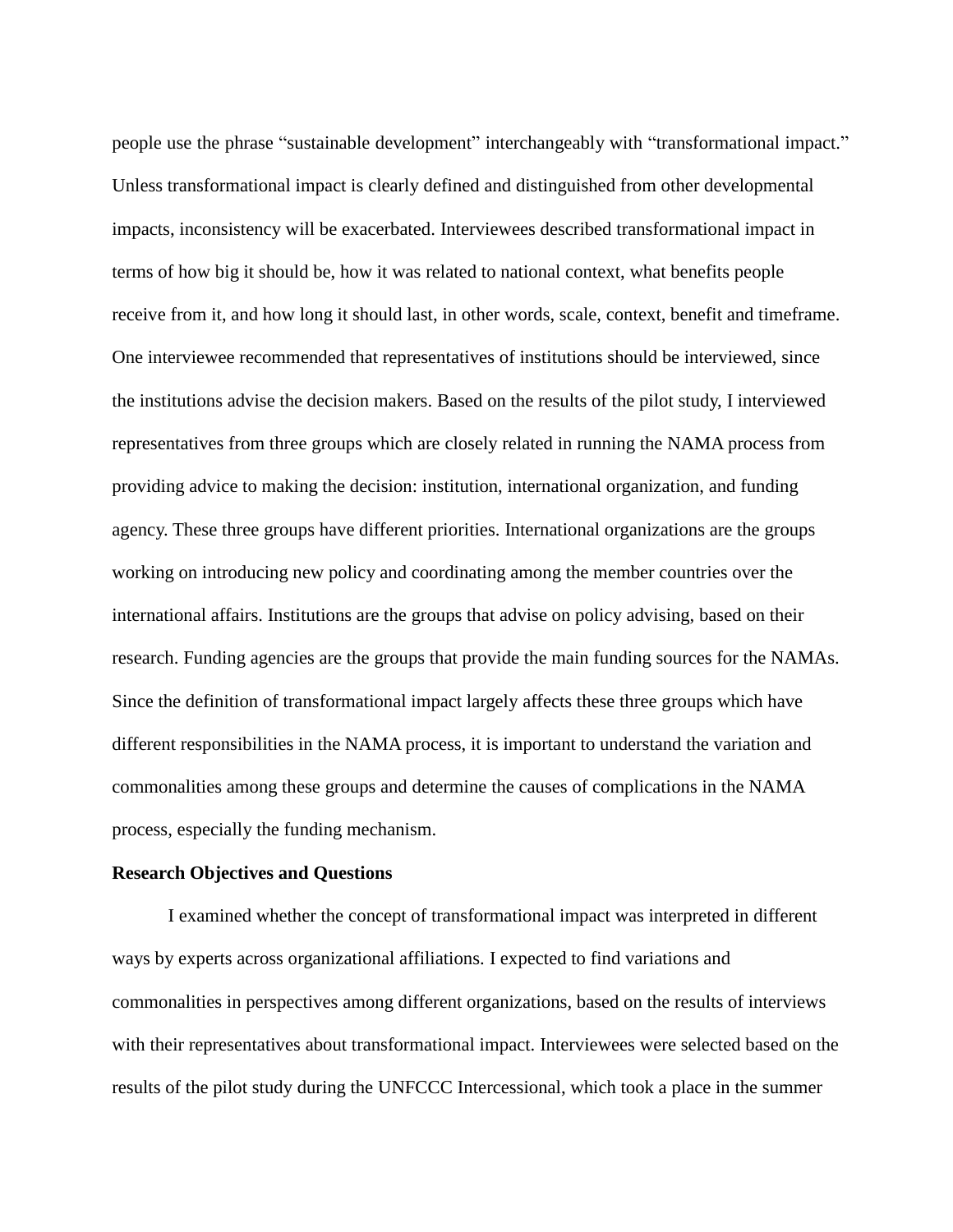of 2013 in Bonn, Germany. The results of the pilot study indicated that researchers should investigate the organizations working closely in operating the NAMA process rather than broadly focus on the three main groups of donors, policy makers, and recipients. Based on those pilot study results, for this study, I selected the interviewees from three closely-associated groups, including international organizations, funding agencies, and institutions. These three groups are connected within the NAMA financing process. Institutions advise funding agencies and international organizations based on the research results. Funding agencies control money and make funding decisions, and international organizations promote the process by introducing policies and actions. Therefore, I compared interview results across these selected groups.

I present information in three major sections. The first section gives the definition of transformational impact. The second section focuses on the differences between transformational impact and sustainable development. Finally, the third section gives the criteria of transformational impact created by different organizations. In the future, this research is expected to be helpful in creating the platform on which both host and donor countries could obtain necessary information.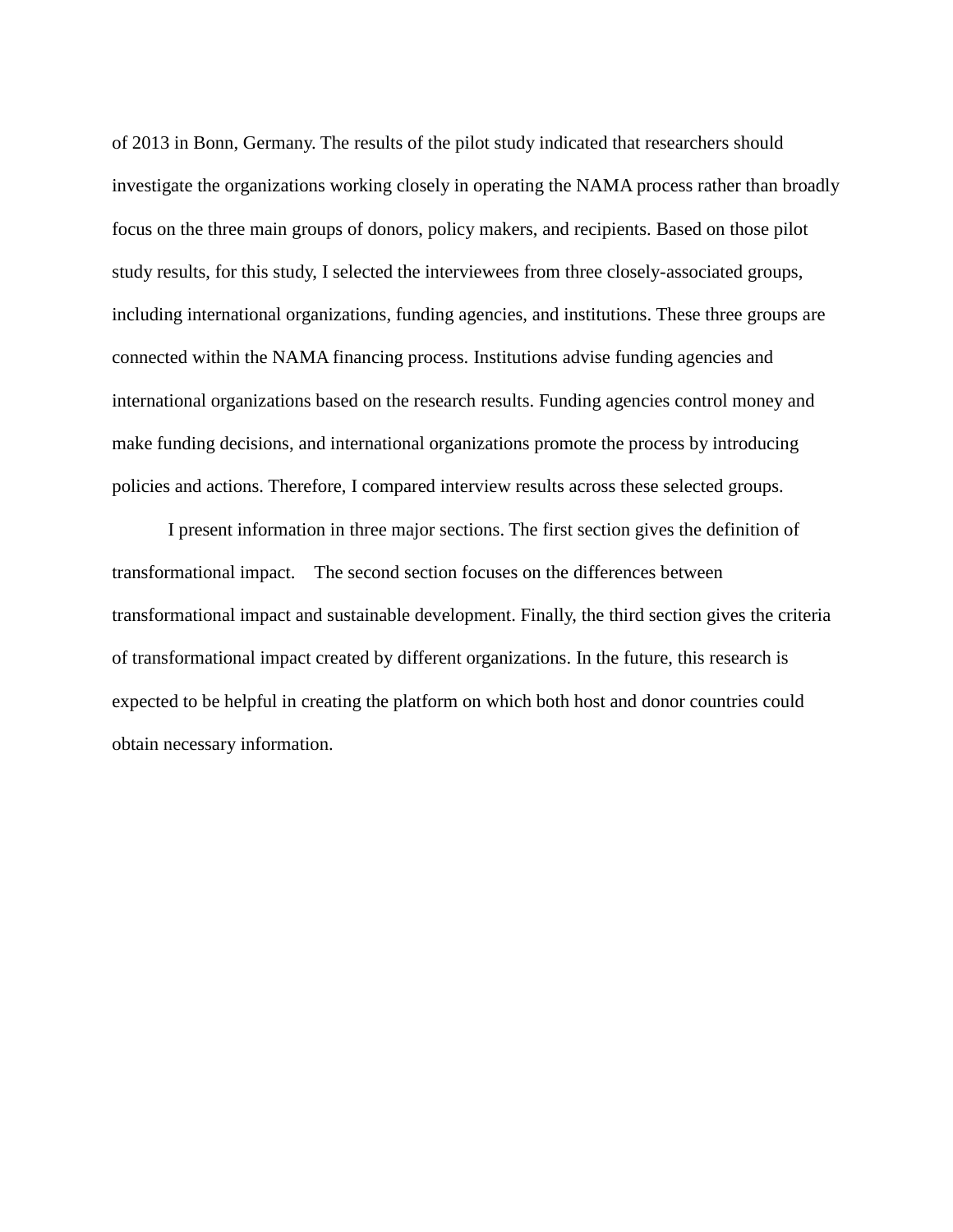#### **2.0 Methodology**

#### **Data Collection**

I interviewed people from three different types of groups, including international organizations, research and consulting institutions, and funding agencies. Table 1 shows organization pseudonyms and the code for each organization.

| <b>Group category</b> | <b>Organization pseudonym</b> | Code   |
|-----------------------|-------------------------------|--------|
| International         | International Organization-1  | $IO-1$ |
| Organization          | International Organization-2  | $IO-2$ |
|                       | Institution-1                 | $IT-1$ |
|                       | Institution-2                 | $IT-2$ |
| Institution           | Institution-2                 | $IT-3$ |
|                       | Institution-2                 | $IT-4$ |
|                       | Institution-2                 | $IT-5$ |
|                       | Funding Agency-1              | $FA-1$ |
|                       | Funding Agency-2              | $FA-2$ |
| <b>Funding Agency</b> | Funding Agency-3              | $FA-3$ |
|                       | Funding Agency-4              | $FA-4$ |
|                       | Funding Agency-5              | $FA-5$ |

Table 1. Description of interviewees by pseudonym.

The interview questionnaires contained two questions about study participants' individual perspectives regarding the definition of transformational impact and the difference between transformational impact and sustainable development. I asked interviewees to share their own perspectives about each question and to provide me with any related studies that had been conducted in their organizations. In addition, I asked how they differentiated sustainable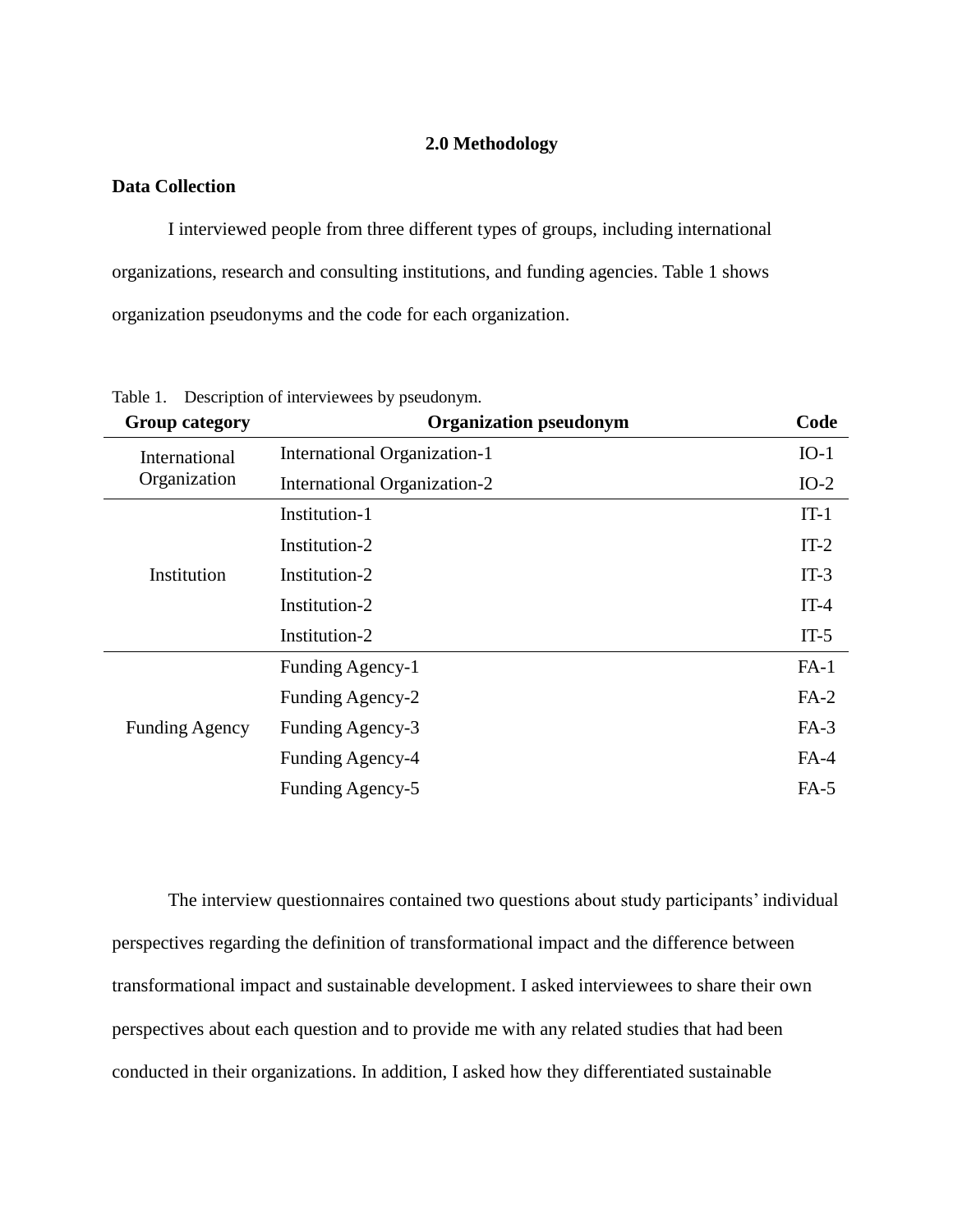development from transformational impact, since the results of the pilot study for this research indicated that people use these two phrases interchangeably. At the end, I asked their expectations and for suggestions on how to enhance transformational impact in the NAMA process.

Regarding the interview method, I first emailed potential interviewees to ask about their availability to participate in the study and ask about their preference regarding the interview method used, including Skype, landline call, and email.

#### **Qualitative Analysis**

I used the qualitative analysis software, NVivo, to analyze the data obtained from the interviews with participants. The questionnaires were primarily exploratory in nature and aimed to reveal individual unprompted knowledge and beliefs with open-ended questions. Therefore, qualitative analysis was the most appropriate method of analyzing these data.

At first, I sought to understand the general idea of transformational impact, based on the analysis of the interview transcripts in terms of the four different components determined by the pilot study: scale, national context, benefit and timeframe. I applied two types of NVivo queries: word frequency and text search. The purpose of the word frequency query was to show the most frequently occurring words in the source, so that I could understand the implicit theme by grouping those words into larger concepts (QSR international, n.d.). Moreover, this query helped me to gain a clear understanding of variation and commonalities among three groups. Then I ran the text search query, the purpose of which was to find all occurrences of a particular word, phrase, or concept. Since people use the phrases "sustainable development" and "transformational impact" interchangeably, it was necessary to analyze different usages of those two phrases in the appropriate context (QSR international, n.d.).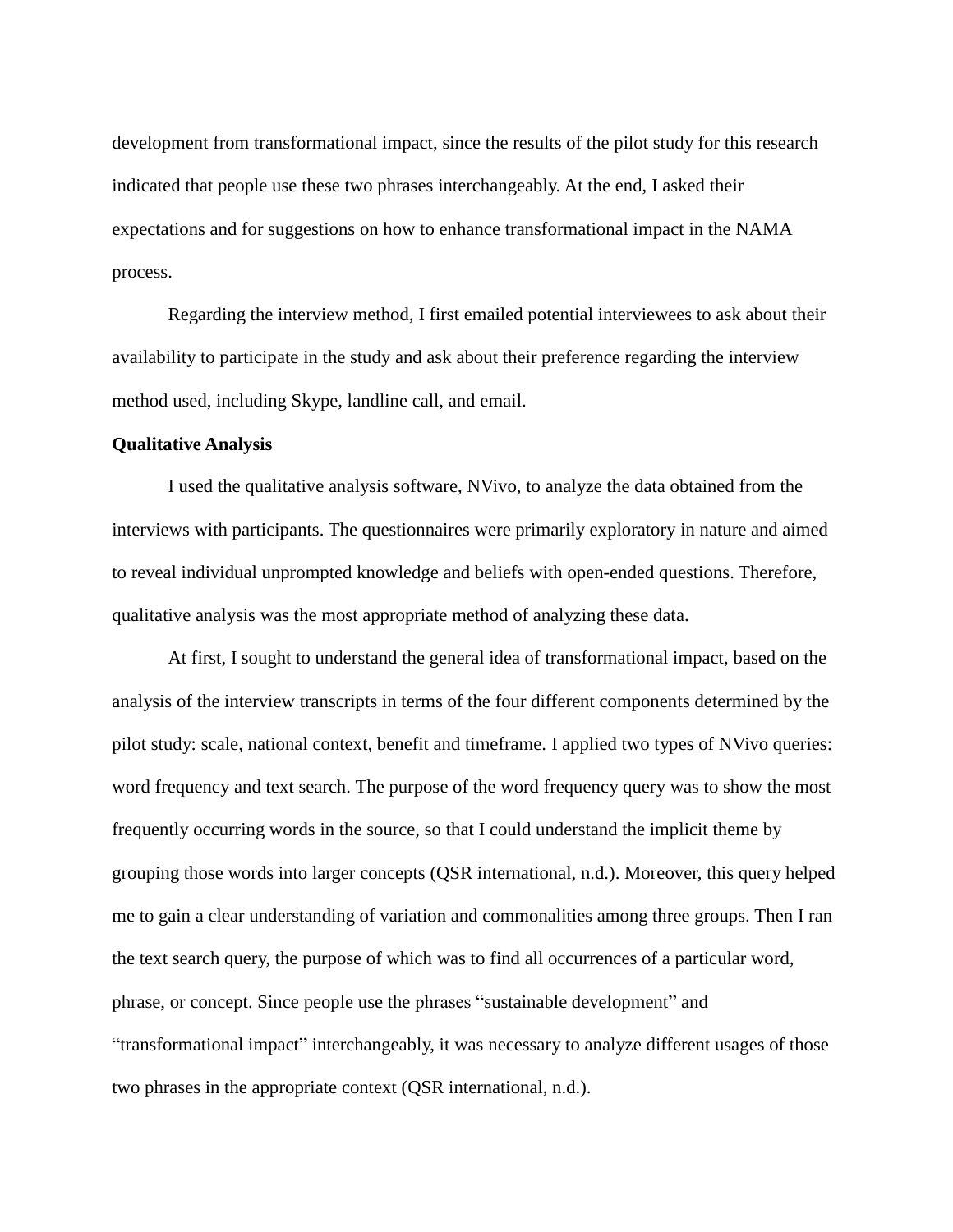#### **3.0 Results and Discussion**

The results of the interviews offered valuable insights into the commonalities and variations across the different types of groups regarding the concept of transformational impact and its comparison to sustainable development. I interviewed 12 people, two of whom were from international organizations, five of whom were from funding agencies, and five of whom were from international institutions. In terms of the interview method, five participants were interviewed via landline phone call, five were interviewed via Skype, and two were interviewed via email. Interviews took between 30 and 40 minutes on average.

All of the interviewees mentioned importance of discovering the meaning of transformational impact, since the lack of a definition of this key term resulted in people having different understandings about the NAMAs concept. Overall, people stated that transformational impact was to transform the manner of achieving the goal. The followings are example responses coded by organization:

- "You don't want to change what you are doing but you do want to change the way you are doing" (IO-1).
- "Invented technology completely changes the way people communicate" (FA-2).
- "Transform yourself, your behaviors, you have to give up a little bit of your comfort in order to achieve sustainability" (IO-1).

Based on this broadly agreed upon idea about the concept of transformational impact, I delved further into the impact of the four different aspects: scale, national context, benefit, and time frame.

*Scale*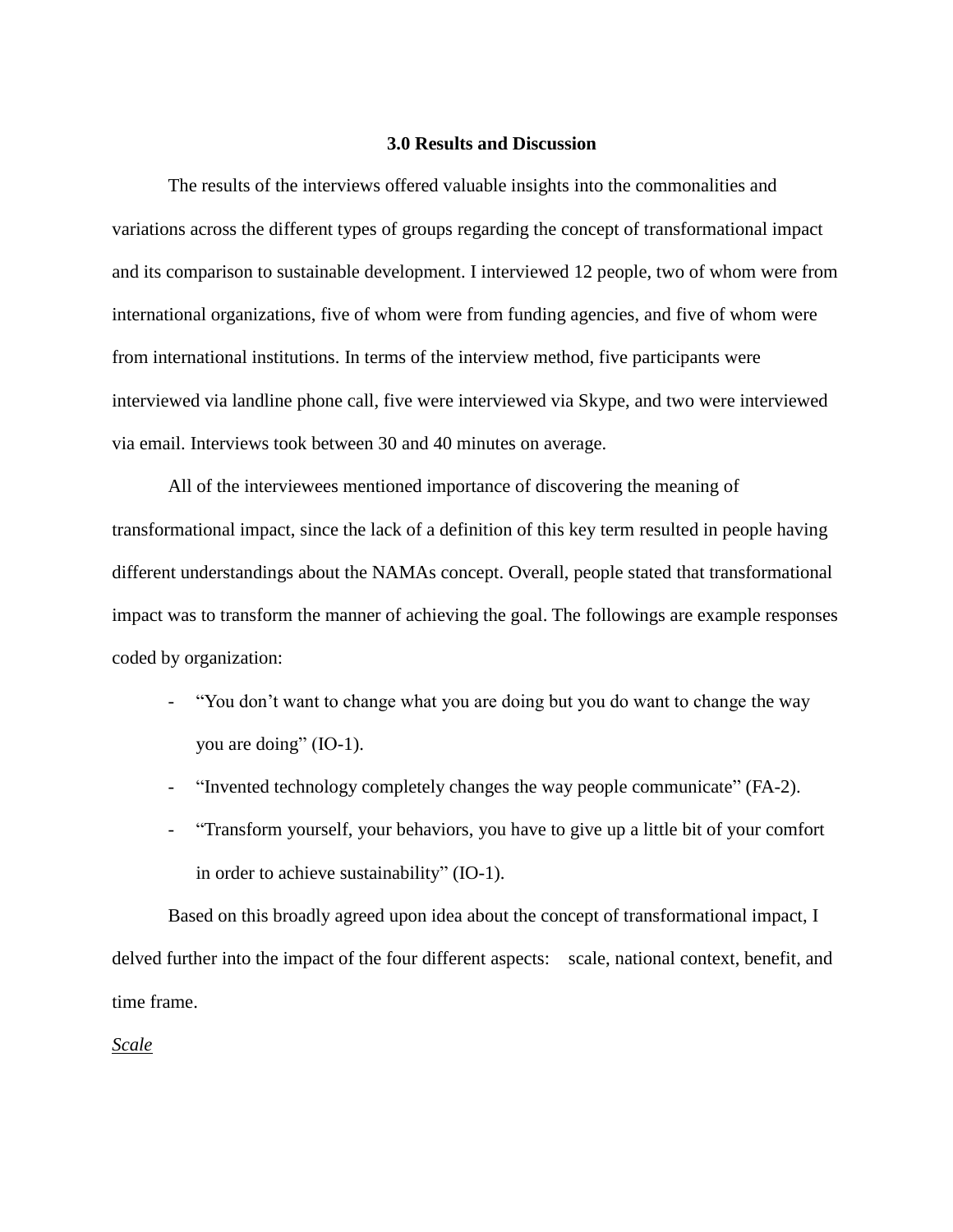For the scale, it was discovered that people usually compare NAMAs to CDM, when they explain the scale of transformational impact. Unlike the CDM, which focuses on a project and its efficiency in reducing GHG, the NAMAs are program-based and concentrate on bringing developmental impacts which boost national development, as well as enhance GHG emission reduction. The followings are example responses coded by organization:

- "…the scale needs to be quite large" (FA-1).
- "NAMAs are much bigger scale. Instead of talking about one big gas plant, you are talking about energy sector as a whole or something that happens on national scale or at least regional scale, and it typically involves into sectoral level" (IT-1).
- "...there are opportunities are really moving beyond that model into broader policy program in country sector and by focusing on much broader scale" (IT-5).

#### *National Context*

The next component which I investigated was national context. Regarding this issue, interviewees all agreed that NAMAs should have a significant impact on developing countries and that, in each case, the individual country's best interests should be prioritized because that minimizes developing countries' dependence and maximizes their potential. The followings are example responses coded by organization:

- "…doing NAMAs exercise allows countries to figure out what are the things I can do that are actually going to lower emission and that work for me" (IT-1).
- "..embedded in the national context of development of climate change plan of countries something that help to achieve transformation" (IT-5).
- "...the outcome of transformational impact is dependent context" (FA-5).
- "…long lasting sustainable impact that leads to sustainable national policy" (IT-3).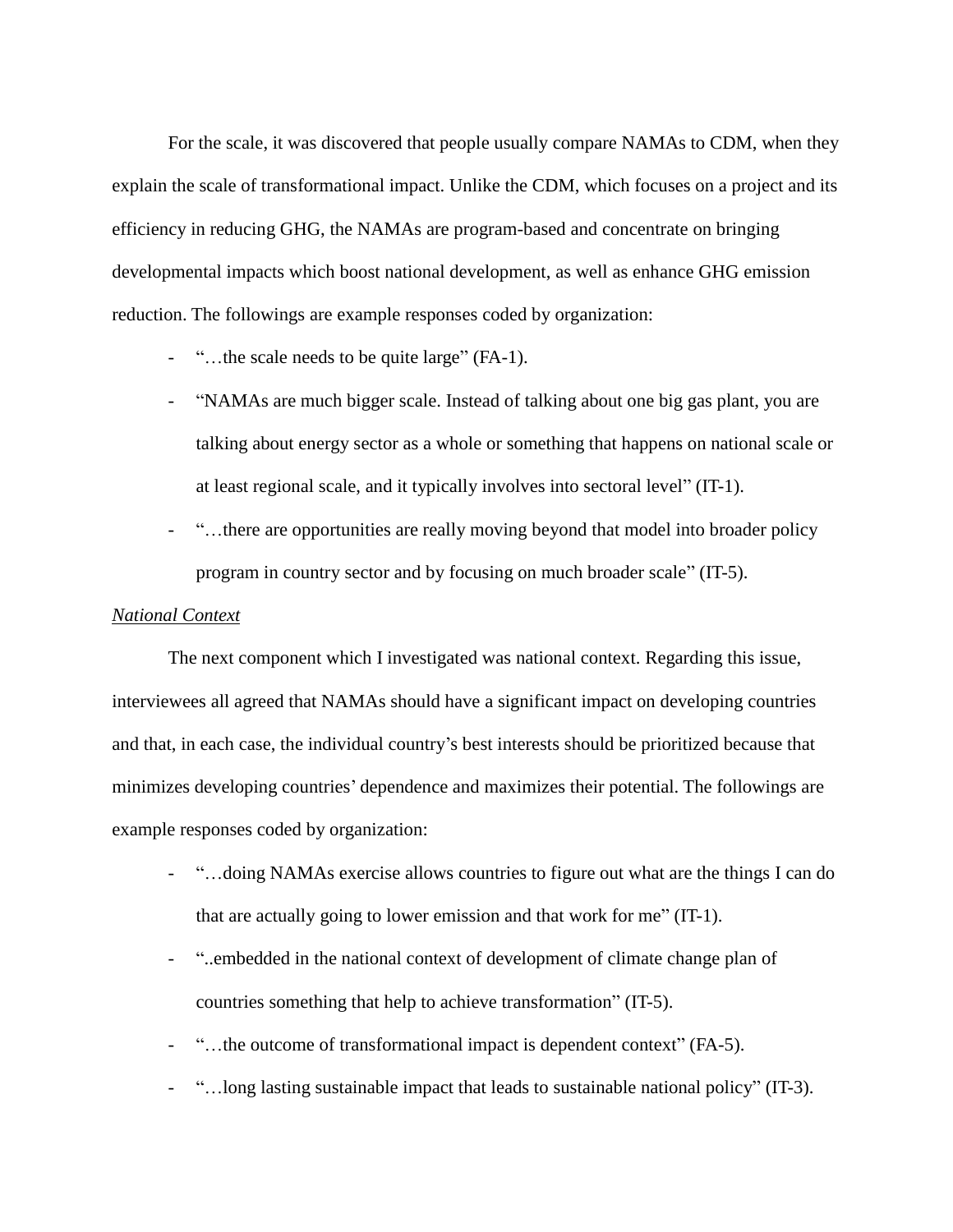Since it is closely related to the national context, especially to the national policy, one interviewee mentioned that it is possible that a lot of existing ideas, projects, and policies were going to end up getting packaged as NAMAs.

#### *Benefits*

Regarding the benefits, it was stated that benefits of the NAMAs include most of the developmental impact across sectors or regions, as well as GHG emission reduction benefits. NAMAs were expected to bring both GHG and Non-GHG benefits. The followings are example responses coded by organization:

- "It wouldn't be just emission being lowered, it should offer some benefits in positive way to country" (IT-1).
- "…so you want to have as much concrete development benefit" (FA-1).
- "…things such as employment, contribution to economic activities, health benefits, air pollution all these things have to do with NAMAs...these benefits are what are being pursued primarily, and then CO2 reduction become some sort of co-benefit"  $(IO-1).$
- "Non-GHG benefits, health, environmental benefits all economics benefits, all these together transforming the sectors, achieving GHG benefits as well as development, environmental impact has a lot to do with transformational impacts" (IT-5).

One of the most frequently mentioned examples was the Mexican housing NAMAs, which was a pilot project that was conducted before the actual NAMAs was implemented. This was a good example of a sustainable housing sector in Mexico which supports for advanced implementation, higher energy efficiency, and energy efficiency measures in new building properties in Mexico. Since the Mexican government was concerned about potentially low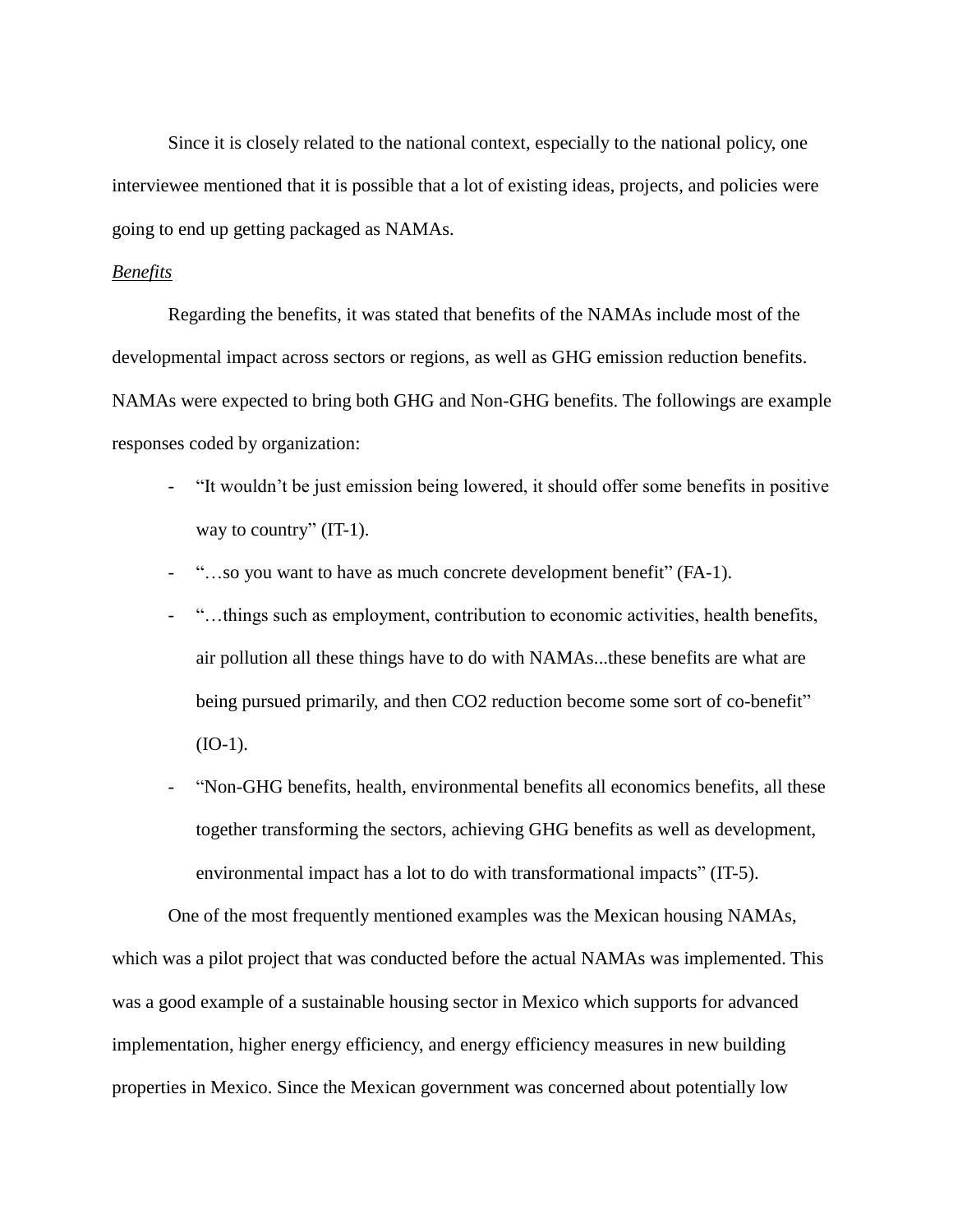energy efficiency in building properties, they set up NAMAs projects to raise the level in new properties. In implementing these NAMAs projects, transformational impact, as a form of a benefit, was required to achieve the goal. For example, they were raising the price and requiring a higher energy efficiency level, from which I could see transformational impact. Furthermore, it was expected that Mexico would be able to keep doing this without external support because they learned from the change. Being independent from external support is also one of the benefits achieved through transformational impact.

#### *Time Frame*

The last component investigated was timeframe. All interviewees agreed that transformational impact through the NAMAs would be measured on a long-term scale. According to participants, transformational impact does not focus on one five year-long project, but instead, it connects a number of other actions that are being extended over time creating long-term impact. The followings are example responses coded by organization:

- "Deep impact and deep transformational impact are achieved in entire sector in long term" (IT-2).
- "Existing actions, replicating existing actions are doing long- term planning" (FA-1).
- "Transformational is certainly actions to look for long term impact" (IT-5).

The general justification behind this statement was that since the NAMAs transform systems continuously, the impact is sustainable and will last for a long time.

## **Query Wizard**

NVivo included Query Wizard, which allowed me to run various types of queries to analyze the data by discovering the patterns of specific words or phrases. Based on the previous findings, I delved into the differences in the definition of transformational impact across the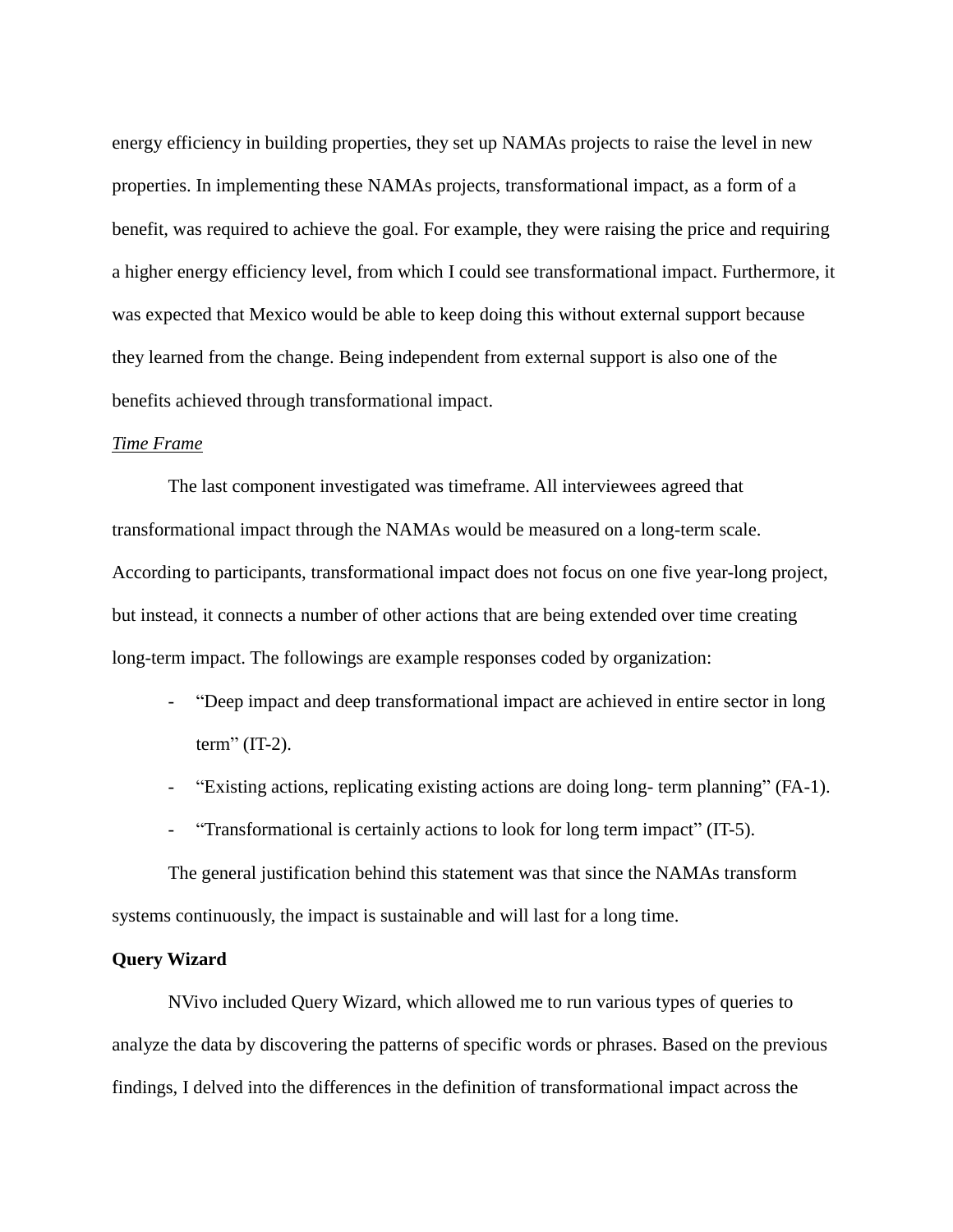groups. With the word frequency query, I identified the six most-frequently-used words in each group and then compared these words across the groups to find variations and commonalities. After that, the answer to the key question of whether or not sustainable development and transformational impact were different was analyzed by text search query. Since the text search query allowed me to find patterns and see where those particular words were used, I could obtain comprehensive idea about how people differentiate transformational impact from sustainable development through the NAMAs.

#### *Word Frequency*

Based on the idea that people tend to use the words more frequently when they think they are important, I ran the word frequency wizard to find out which words were most frequently used across the different groups. I grouped words with the same stem and synonyms together, while conjunctions and transitional words were ignored.

The word "countries" was one of the top-ranked most-frequently-used words by representatives of international organizations and institutions. This word was coupled with words such as "national," "land," "area," and "state" and these words were used to emphasize national ownership, as can be seen from the following example responses coded by organization:

- "We are talking about…developing country…having broader transformation in their economy" (IO-1)
- "... very important part of that is country ownership... in the national context of development of climate change plan of countries, something that help to achieve transformation" (IT-5).

For international organizations and institutions, it was considered important to eventually increase national sovereignty from transformational impact. They stated importance of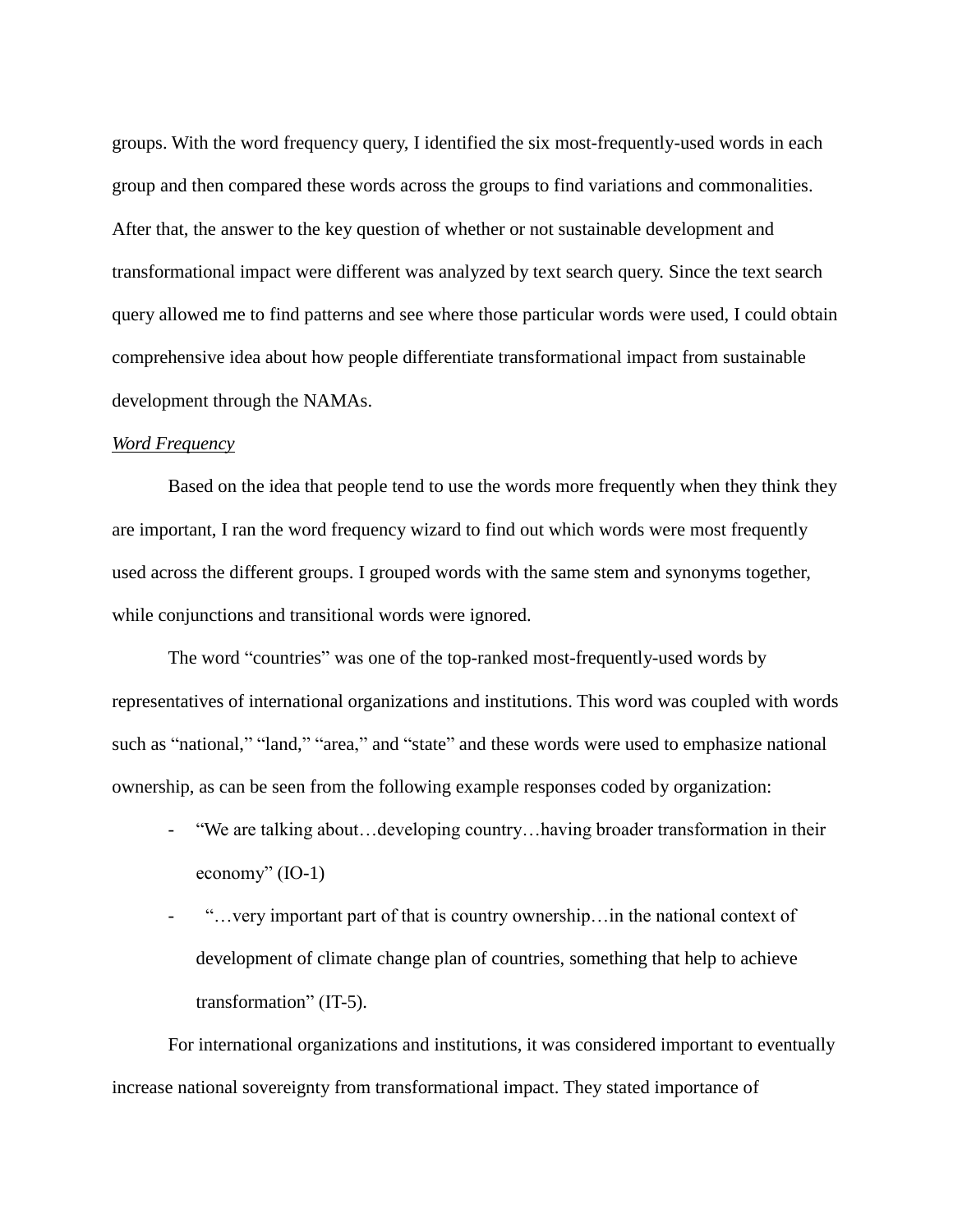transformation of national economy and wide national ownership starting from capacity development.

In addition, representatives of international organizations used the word "think" most frequently. This word refers to considering, believing, meaning, and reasoning in a context emphasizing host countries' own power and freewill to think, which would serve as a stepping stone for development. The followings are example responses coded by organization:

- "…use NAMAs as figures or as a means to adopt policy, for example, if it acquire locals, these NAMAs are more likely transformative…" (IO-1).
- "…looking at different steps to get you there and…thinking about pre-condition either as well" (IO-2).
- "…need to think about what needs to be overcome for enabling environment as well as your NAMAs projects" (IO-2).

When it comes to the word "change," interesting results were found. Representatives of international organizations and institutions used this word with words such as "policy," "mental," "behavioral," "legislative," and "structural," whereas representatives from funding agencies used it with words such as "development," "system," "innovation," "length," and "depth." The followings are example responses coded by organization:

- "What this waste sector NAMAs does it try to do is to basically change that scenario that most of the wastes in Colombia goes to landfill…" (IT-5).
- "...transformational are not talking about just implementation we are talking about change the regulations and policies in countries" (IT-5).
- "…you do want to change the way you are doing" (IO-1).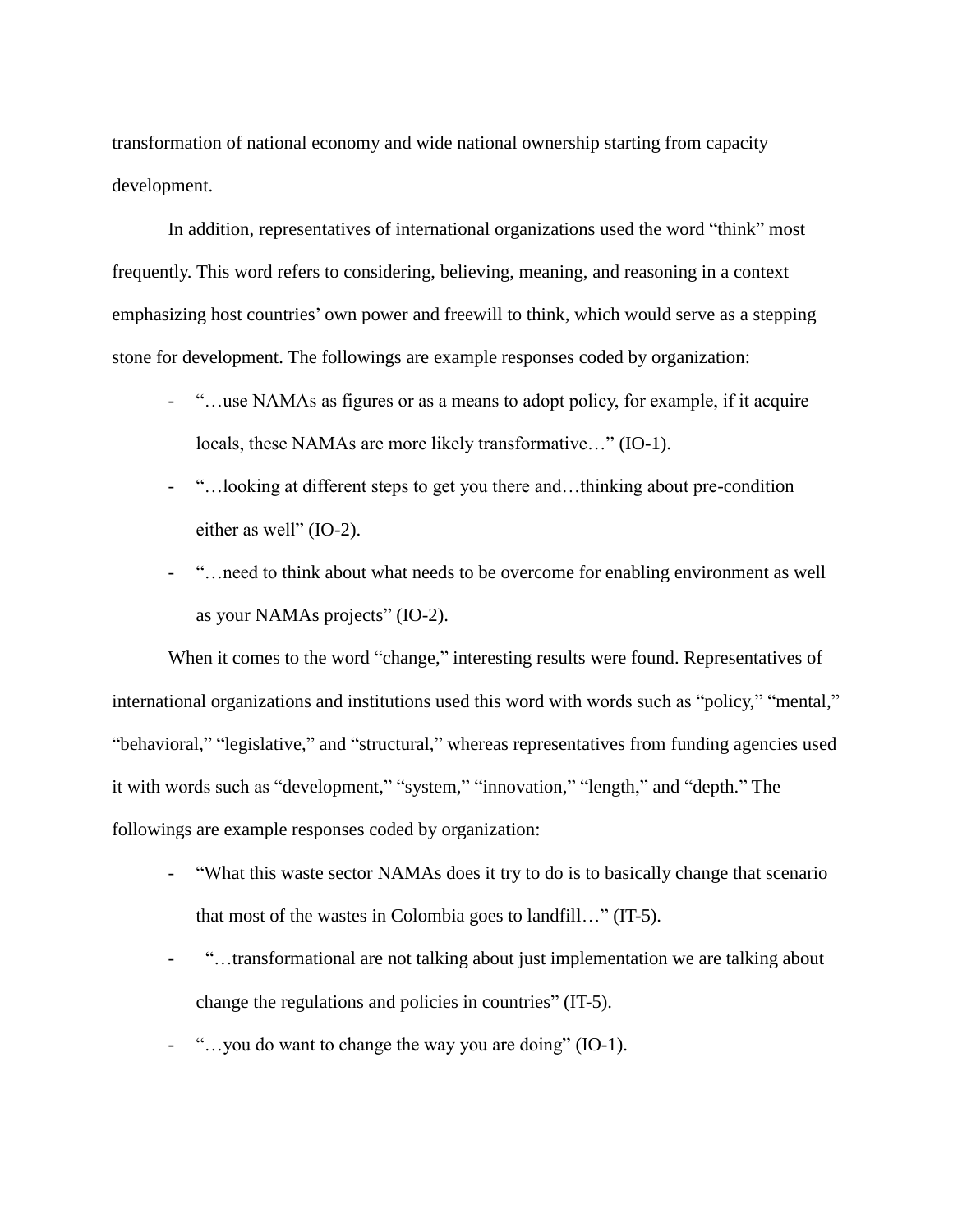In comparison, representatives of funding agencies used the word "change" when it was combined with words such as "investment," "innovation," and the time length. The followings are example responses coded by organization:

- "…unlock the change. …. investment …. independent on external developed country's support" (FA-5).
- "…. So, actually, the question of what the transformational impact is how to get to that tipping point, how to get there…there are couple of sectors which lead societies to the tipping points in the society of development. One factor…the change agent usually are certain innovators making innovations, certain connectors sort of linking these actors and spreading news in order that critical actors to take up these innovations" (FA-2).

Moreover, comparing the two least used words of representatives of institutions and funding agencies, I observed that the institutions' representatives emphasized the importance of a sector-wise approach, while the funding agencies' representatives showed a high expectancy of energy efficiency increase. One interviewee from a research institution stated that NAMAs should be sector-wide and broader than specific projects. On the other hand, representatives from funding agencies gave examples of transformational impact: improving energy efficiency, finalization of energy efficiency strategy, development of energy efficiency target monitoring, and implementation of the industrial energy efficiency project. Furthermore, they emphasized the formulation of a master plan to promote energy efficiency.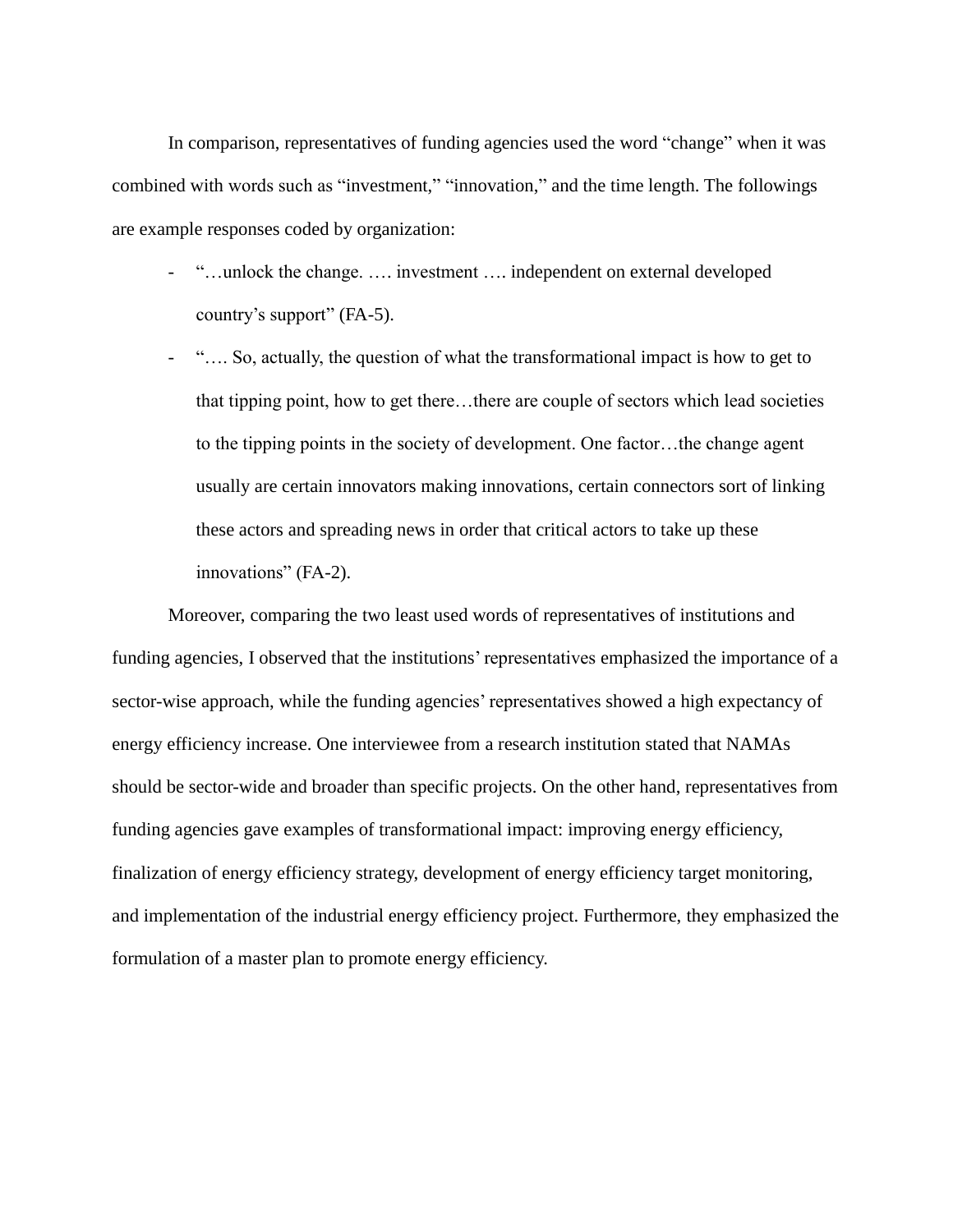

Figure 1. Top six most frequently used words by International Organizations.



Figure 2. Top six most frequently used words by Institutions.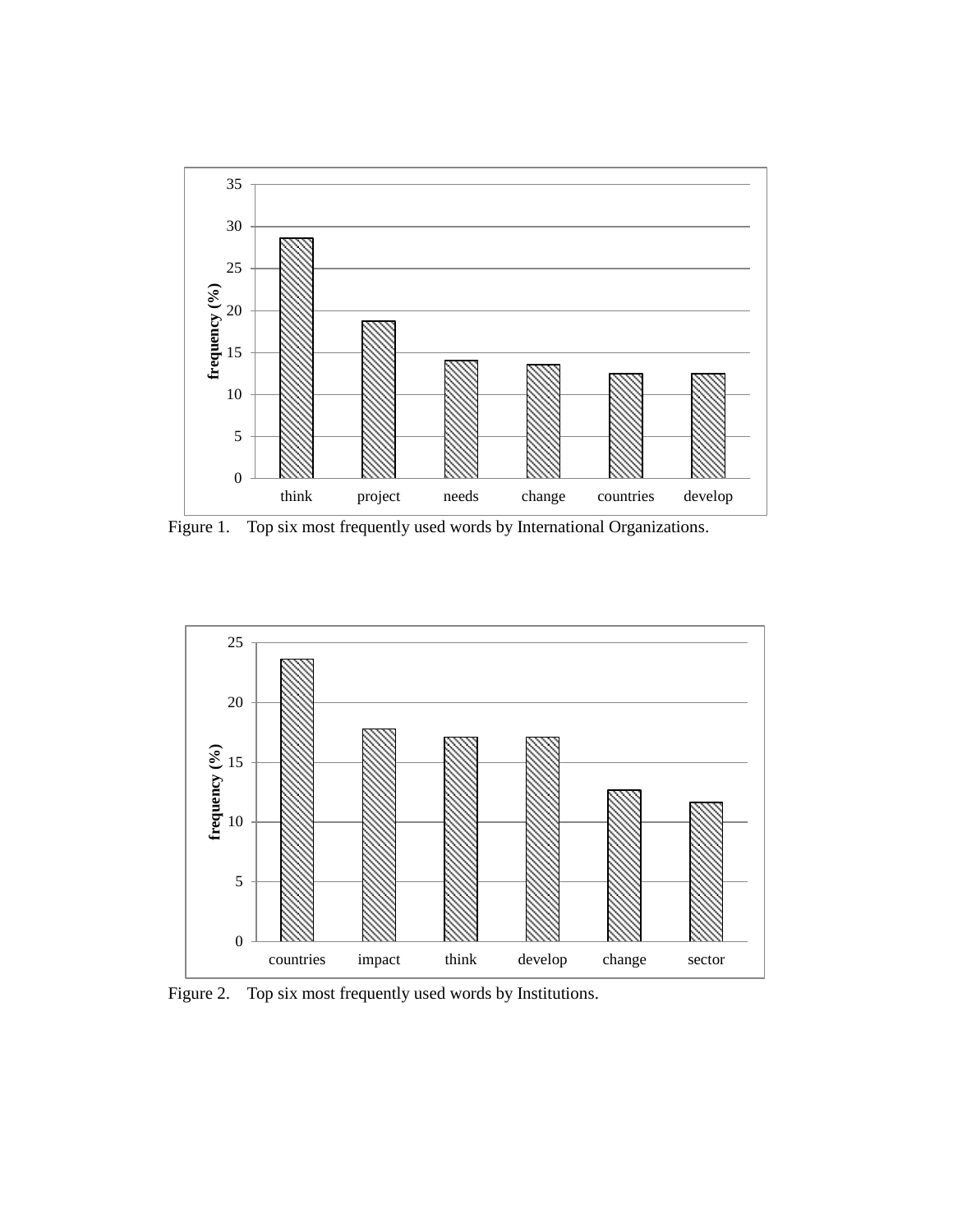

Figure 3. Top six most frequently used words by Funding Agencies.

## *Text search query*

During the interviews, I observed that most interviewees used the phrase "sustainable development" interchangeably with the phrase "transformational impact." Therefore, I asked the interviewees about the differences between those phrases, and then analyzed the responses via the NVivo text query.

A text search query finds where particular words or phrases occur within the document. Using this query, I found all instances of the phrases "sustainable development" and "transformational impact."

Most of the interviewees stated that transformational impact did not necessarily mean sustainable development, but sustainable development was a part of transformational impact. For example, sustainable development would set a specific goal of two degrees of temperature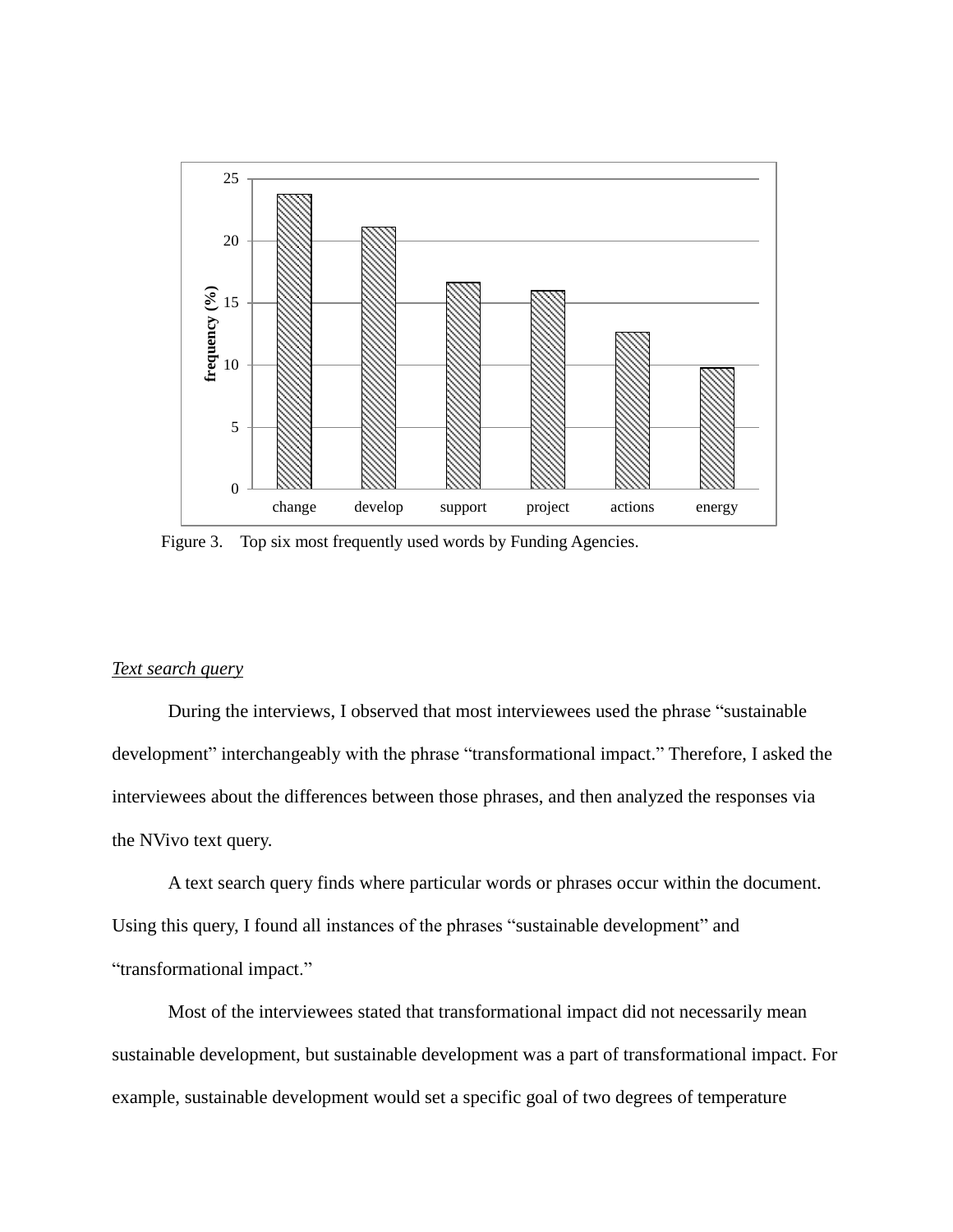increase, while transformational impact was concerned with a broader concept, such as transformation of all related systems. Furthermore, it was normally considered that sustainable development constructed the goal of transformational impact, which runs through the overall process.

One interviewee stated that there was no official or written material on the differences between sustainable development and transformational impact, but that the two concepts needed to be differentiated from each other. It was stated that sustainable development was more about the quality and direction of the impact, while transformational impact was more about the magnitude and depth of the impact. In addition, the relationship between them was explained as follows:

"You may have positive impacts on sustainable development that are not necessary transformational, and also the other way around" (IO-1).

In addition, interviewees introduced the idea of differentiating sustainable development and transformational impact by whether or not financial aid is needed. Transformational impact was considered to be the one that is maintained in the longer term without the need for aid financing. In other words, the independence from finance is an important element of being transformational.

In addition, the scale of the context was raised as the way of measuring transformational impact. It was observed that the scale of the context decided whether or not it was transformational. It was said that the sustainable development impact benefited one or more specific themes, whereas transformational impact carried out sector-wise reforms, which resulted in various impacts beyond the ones defined. One interviewee provided me with a good example, which is described in Figure 4, in which a diesel generator is replaced by a wind-powered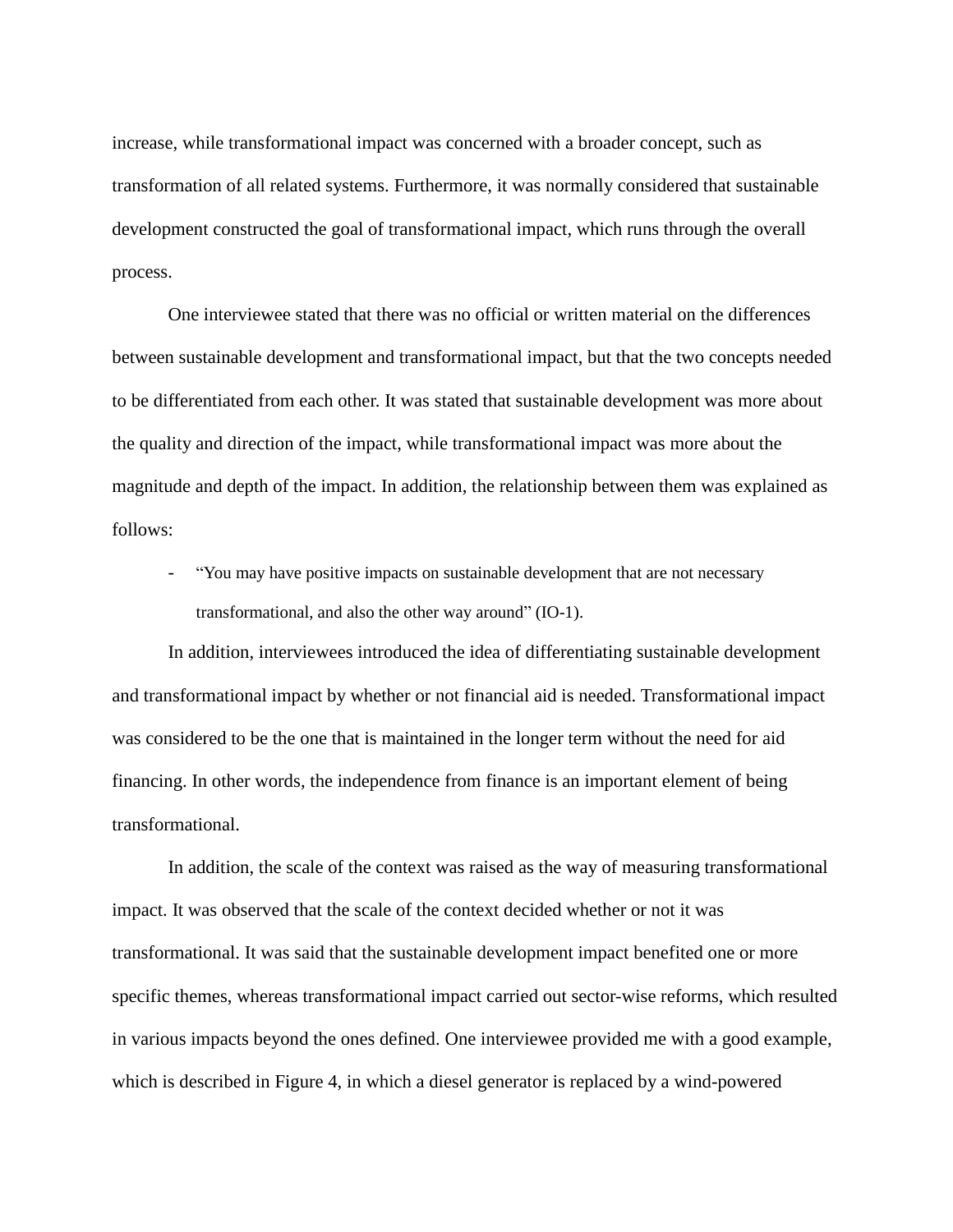generator.

The wind energy project that delivered electricity to rural communities might help replace diesel generators and biomass energy and, thereby, lower emissions. It would also require people to spend less on fuel, decrease deforestation, and improve air quality, which were referred to as "sustainable development," but if the intervention was not done at a sufficient scale to affect the country's energy sector as a whole and/or if it didn't spur further development of renewable energy in the country, then it was not "transformational."



Figure 4. Comparison between transformational impact and sustainable development.

Based on the analysis of the interview answers, the differences between" transformational impact" and "sustainable development" were explained in terms of five components: scale, characteristic, relationship, financing, and MRV. As seen in Table 2, it was broadly agreed that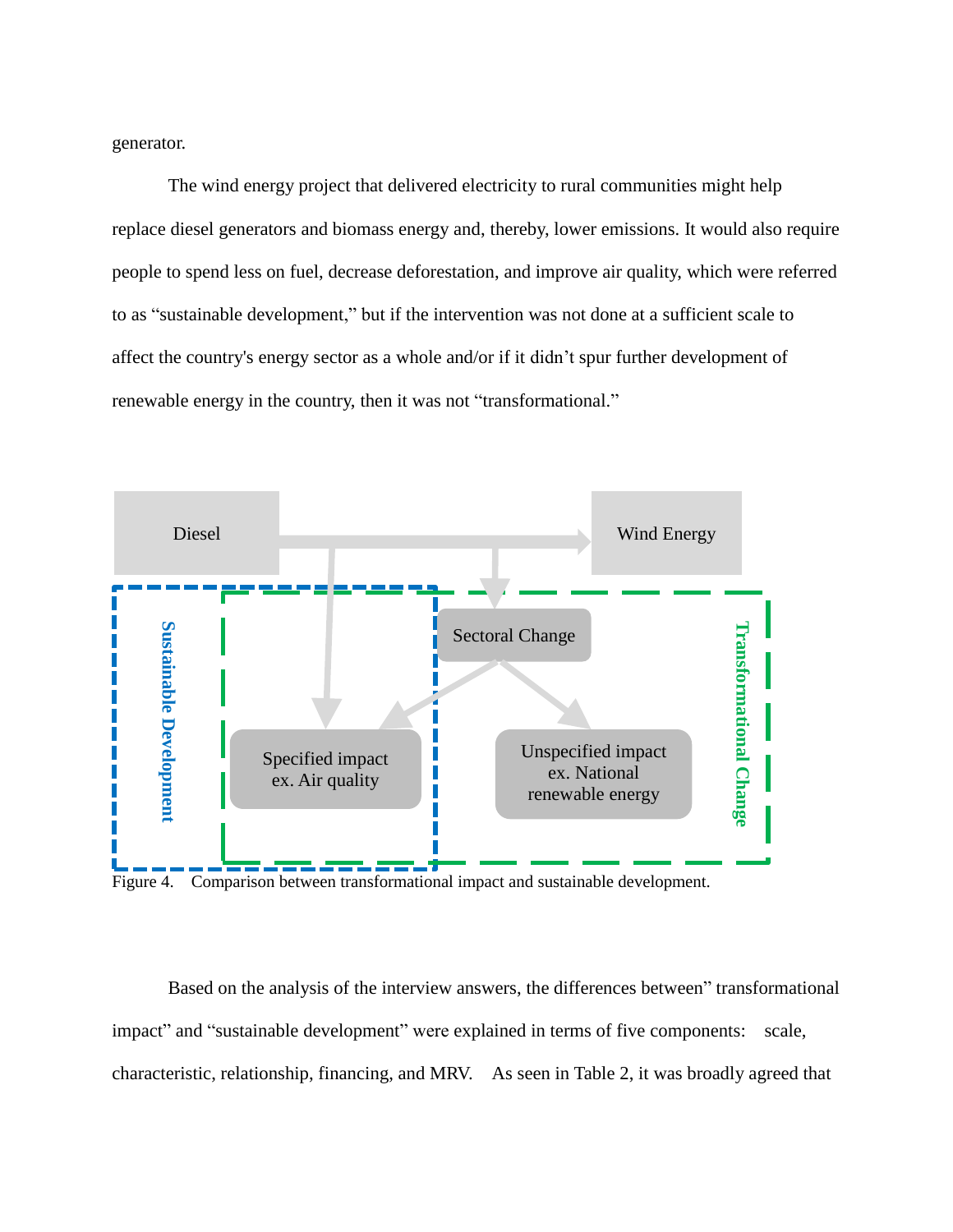"sustainable development" could be referred to as "transformational impact," whereas the other

way around was not always agreed upon.

|               | Table 2. Difference between transformational impact and sustainable development, as expressed by |
|---------------|--------------------------------------------------------------------------------------------------|
| interviewees. |                                                                                                  |

| Scale          | Sustainable development can define a goal dimension of transformational<br>impact. Sustainable development is not necessarily identical                                                                                                                                                                                                                                                                                                                                                                                                       |  |
|----------------|-----------------------------------------------------------------------------------------------------------------------------------------------------------------------------------------------------------------------------------------------------------------------------------------------------------------------------------------------------------------------------------------------------------------------------------------------------------------------------------------------------------------------------------------------|--|
| Characteristic | There isn't any official or written material on this but I do differentiate both.<br><b>Sustainable development</b> impacts talks more about the quality and direction of<br>the impact (toward positive and in line with some criteria). <b>Transformational</b><br><b>impact</b> is more about the magnitude and "depth" of the impact.                                                                                                                                                                                                     |  |
| Relationship   | You may have positive impacts on <b>sustainable development</b> that are not<br>necessary <b>transformational</b> , and also the other way around.                                                                                                                                                                                                                                                                                                                                                                                            |  |
|                | Sustainable Development can be transformational, but transformational<br>impact doesn't necessarily. If you use sustainable development in a wider<br>context, it would be transformational.                                                                                                                                                                                                                                                                                                                                                  |  |
|                | Transformational doesn't always have to be sustainable.                                                                                                                                                                                                                                                                                                                                                                                                                                                                                       |  |
|                | this kind of sustainable development (democratic transition) can transform a<br>system while non-sustainable developments (transition to a dictatorship)                                                                                                                                                                                                                                                                                                                                                                                      |  |
| Financing      | I think the engagement (or independence from) finance is an important element<br>of transformational-ness.<br>For me sustainable development has a clearer people focus, and is less about<br>finance and interventions, more about the whole development process.                                                                                                                                                                                                                                                                            |  |
| <b>MRV</b>     | I think sustainable development impact means that there is a measurable<br>positive impact across one or a number of sub-themes, such as affected people's<br>livelihoods, climate change adaptation/resilience, and environmental variables<br>such as rate of deforestation, levels of air pollution, soil fertility, level of<br>eutrophication, etc.<br><b>Transformational impact</b> , on the other hand, captures the degree to which the<br>sector's current situation and/or development path is altered as a result of the<br>NAMA. |  |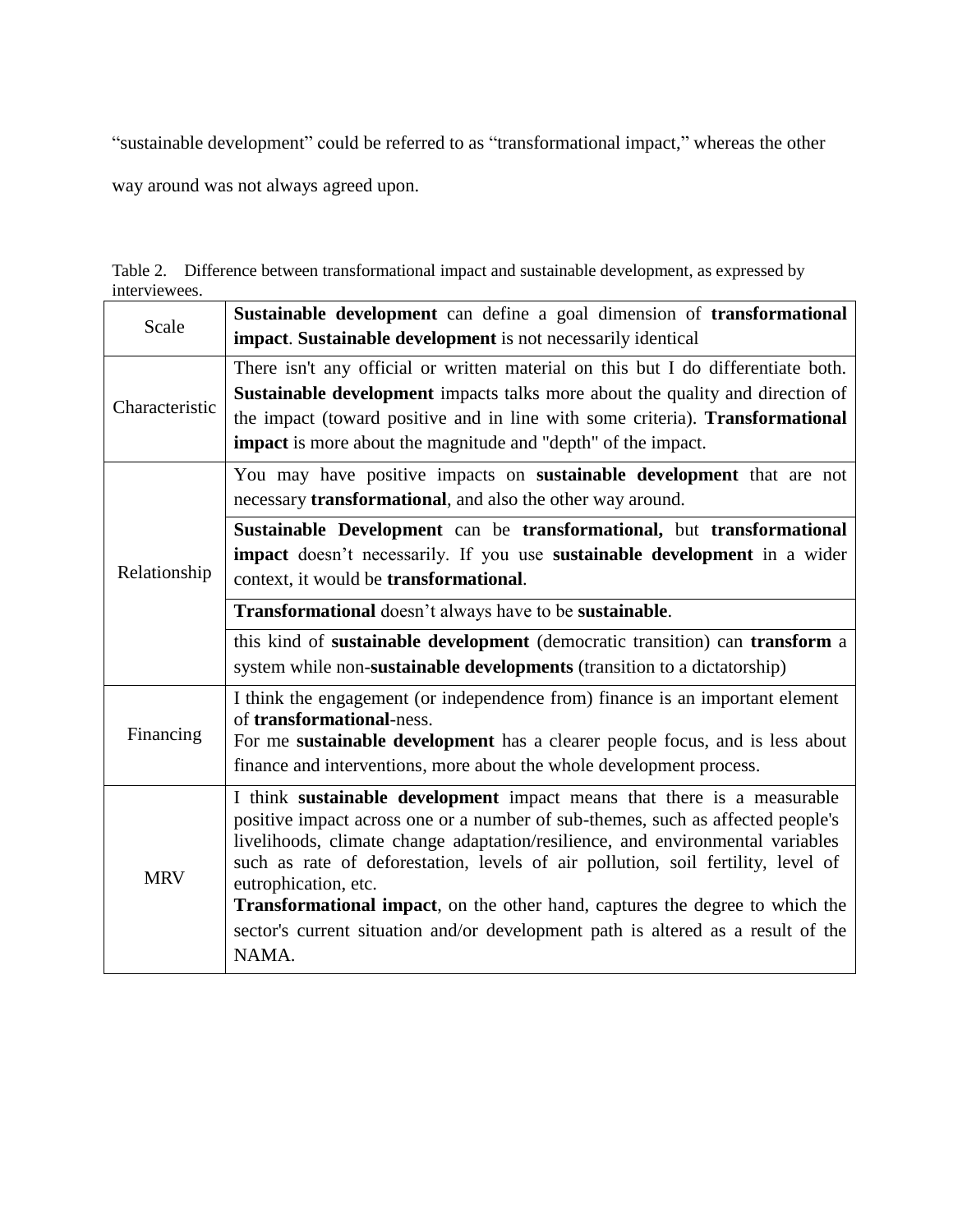To help with understanding of the difference in scale, one interviewee stated that NAMAs aiming at transformational impacts in the context of transformation to a low-emission development should evaluate if it resulted in achieving the goal of sustainable development, which might be  $2^{\circ}$ C target and poverty eradication, for example.

In terms of the characteristic, their slight difference in the way to approach was mentioned. Compared to the sustainable development, which was engaged with quality and direction of the impact, transformational impact reaches toward the magnitude and depth of the impact.

Most importantly, the interviewees agreed on the needs of differentiating transformational impact from sustainable development and most stated that sustainable development could be transformational, while transformational did not always have to be sustainable. Interestingly, these two words put different amounts of significance on financing. Since transformational impact in financing implies that they become less dependent on external financing, it gives great importance on financing, while sustainable development does not, because it focuses on whole development more than the financing.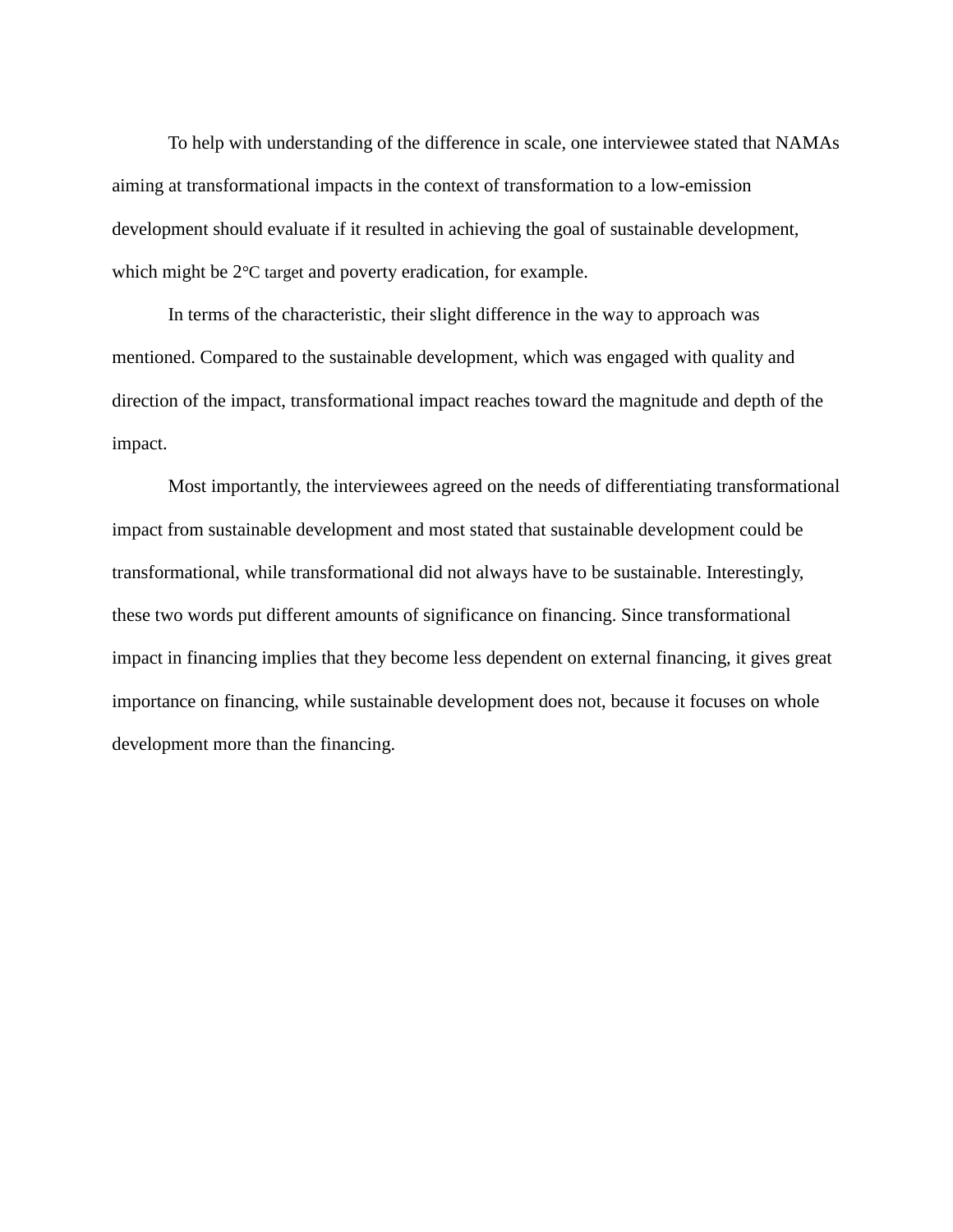#### **4.0 Conclusion**

As the NAMA Facility emphasizes maximizing transformational impact (NAMA Facility, 2013), other donors also have, gradually, focused on the meaning of the transformational impact (ECN & Ecofys, 2013). Moreover, some initiatives, like the NAMA Partnership, have been working on establishing a clear standard of the transformational NAMAs (ECN & Ecofys, 2013). To initiate transformational impact, it is important to have a clear definition of the concept to promote transformational impact. Therefore, the current study investigating the concept of transformational impact is meaningful.

There have been meetings and forums held by donors, bilateral/ multilateral organizations, international organizations, and institutions to establish criteria or indicators to address transformational impact through NAMAs. The proposed language defining transformational impact differs in accordance with the purpose of each organization. Table 3 shows the slightly different approach in defining and measuring transformational impact.

As seen in Table 3, UNEP offers an integrated explanation of sustainable development and transformational impact (UNEP, 2013), whereas the NAMA Facility distinguishes transformational impact as separate from sustainable development (NAMA Facility, 2013). Since sustainable development impact is closely related to transformational impact (OlsenKaren, 2013), identifying these two impacts will offer a structured way to assess both impacts. The KfW, which channels the funds of the NAMA Facility as a technical support unit, proposes broad criteria as requirements for financing (KfW, n.d.). It is evident that organizations related to the NAMA process have varied perspectives and approaches to transformational impact.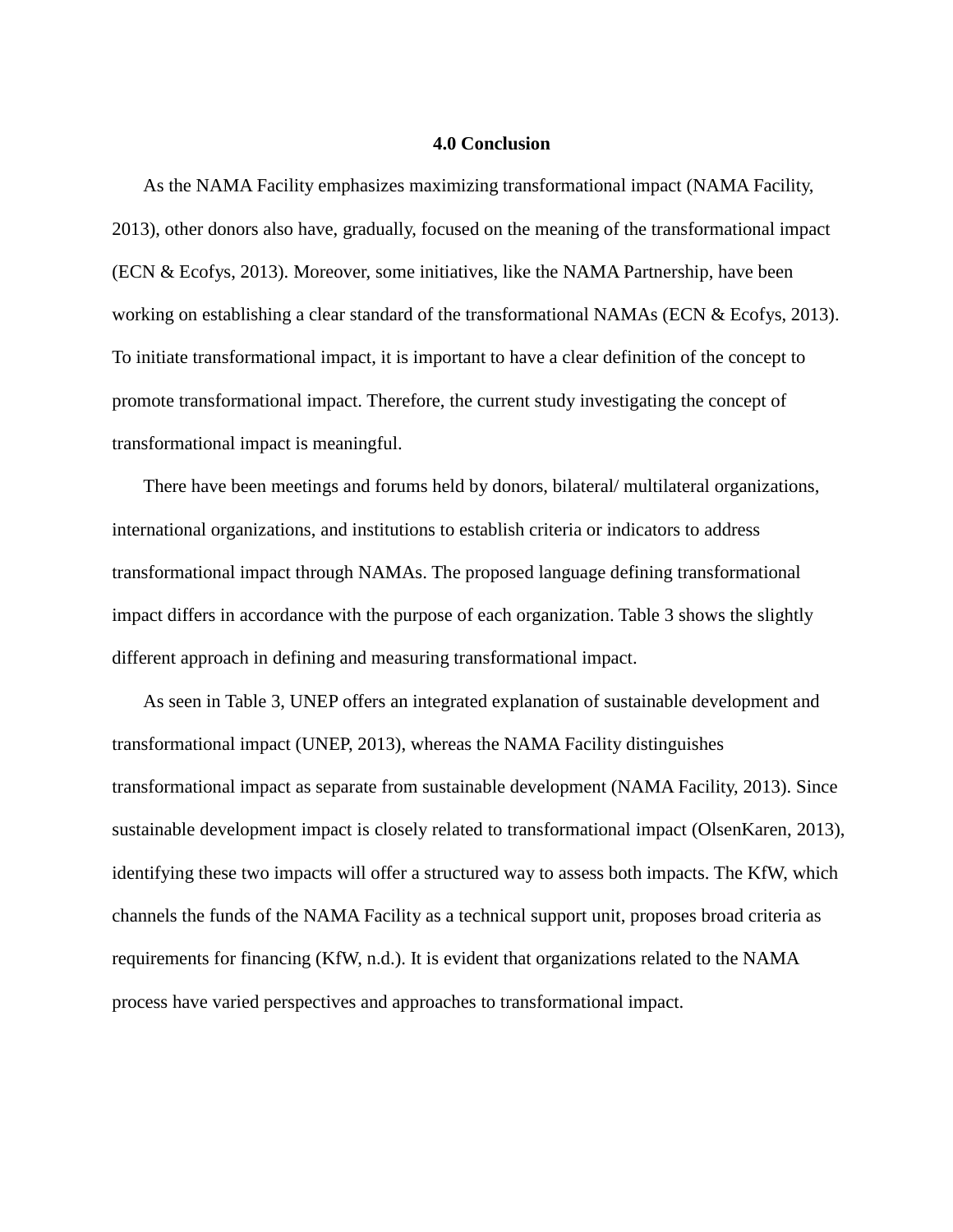| LAUIC J.                |                                                                 | Assessment of transformational impact by unferent organizations.                                                                                                                                                                                                                                                                                                                                                                                                                                                                                                                                                                                                                                                                                                                                                                                                                                                                                                                                                                                                                                                                                                                                                                                                                                                                                                                                                                                                                                                                                                                                                      |
|-------------------------|-----------------------------------------------------------------|-----------------------------------------------------------------------------------------------------------------------------------------------------------------------------------------------------------------------------------------------------------------------------------------------------------------------------------------------------------------------------------------------------------------------------------------------------------------------------------------------------------------------------------------------------------------------------------------------------------------------------------------------------------------------------------------------------------------------------------------------------------------------------------------------------------------------------------------------------------------------------------------------------------------------------------------------------------------------------------------------------------------------------------------------------------------------------------------------------------------------------------------------------------------------------------------------------------------------------------------------------------------------------------------------------------------------------------------------------------------------------------------------------------------------------------------------------------------------------------------------------------------------------------------------------------------------------------------------------------------------|
| Org.                    | Criterion                                                       | Explanation                                                                                                                                                                                                                                                                                                                                                                                                                                                                                                                                                                                                                                                                                                                                                                                                                                                                                                                                                                                                                                                                                                                                                                                                                                                                                                                                                                                                                                                                                                                                                                                                           |
| <b>UNEP</b>             | Sustainable<br>and $\vert$ -<br>transformational<br>impacts     | "NAMAs should result in a long-term, permanent transformation of a<br>sector towards a lower greenhouse gas emissions pathway."<br>"To secure long-term transformation, NAMA design should ensure<br>sustainability of impacts beyond the implementation period."<br>"A NAMA is one way to transition rapidly to an efficient lighting market,<br>yielding continuous gains in energy efficiency, economic savings and<br>emissions reductions." <sup>1</sup>                                                                                                                                                                                                                                                                                                                                                                                                                                                                                                                                                                                                                                                                                                                                                                                                                                                                                                                                                                                                                                                                                                                                                         |
| <b>NAMA</b><br>facility | Potential<br>transformational<br>impact                         | "Is the outlined NAMA Support Project element of a broader programme or<br>policy framework, which contributes to achieve a higher level sectoral or<br>national emission reduction target or implement a low emission development<br>strategy? Would the achievement of the higher level emission reduction target<br>or implementation of the low emission development strategies imply<br>transformational change?"<br>"Does the outlined NAMA Support Project fit into a broader context of<br>mitigation activities in the respective sector?"<br>"Does the outlined NAMA Support Project contribute to change the<br>prevailing structures of the sector? Does the NAMA Support Project help to<br>for over-come systemic barriers to the reduction of emissions?"<br>- "Does the outlined NAMA Support Project develop capacities to reduce<br>future GHG emissions beyond the scope of the project?"<br>"Is the outlined NAMA Support Project replicable with respect to its<br>applicability in other regions, countries and internationally?"<br>"Is the outlined NAMA Support Project implemented as far as possible<br>strengthening national systems as for example described for the aid<br>effectiveness criteria of the OECD/DAC?"<br>"Does the outlined NAMA Support Project use an innovative approach for<br>the reduction of emissions, which can have impacts beyond the specific<br>NAMA Support Project (e.g. technology transfer; general support approach)?"<br>"Does the outlined NAMA Support Project foresee the participation and/or<br>development of the private sector?" <sup>2</sup> |
| <b>KfW</b>              | highly ambitious<br>and<br>transformational<br>climate projects | "A high level of ambition in terms of the GHG-reduction potential and<br>transformative impacts in favour of a low-carbon development path."<br>"High national interest and ownership in the national government beyond<br>the borders of single ministries."<br>"An adequate and cost-effective MRV system to provide for indicators,<br>$\frac{1}{2}$<br>baselines and milestones to support transparency in effectiveness and use of<br>funds."<br>"The maturity and bankability of a NAMA concept to be financially viable<br>and sustainable." <sup>3</sup>                                                                                                                                                                                                                                                                                                                                                                                                                                                                                                                                                                                                                                                                                                                                                                                                                                                                                                                                                                                                                                                      |

Table 3. Assessment of transformational impact by different organizations.

<sup>&</sup>lt;sup>1</sup> UNEP. (2013). "Guidebook for the Development of a NAtionally Appropriate Mitigation Action on Efficient Lighting."

 $2$  NAMA facility. (2013). International NAMA facility; General Information Documents.

 $3$  KfW. (n.d.). "Promotion of low-carbon transformation". NAMA-National Appropriate Mitigation Action: https://www.kfw-entwicklungsbank.de/International-financing/KfW-Entwicklungsbank/Environment-andclimate/F%C3%B6rderinstrumente/NAMA-National-Appropriate-Mitigation-Action/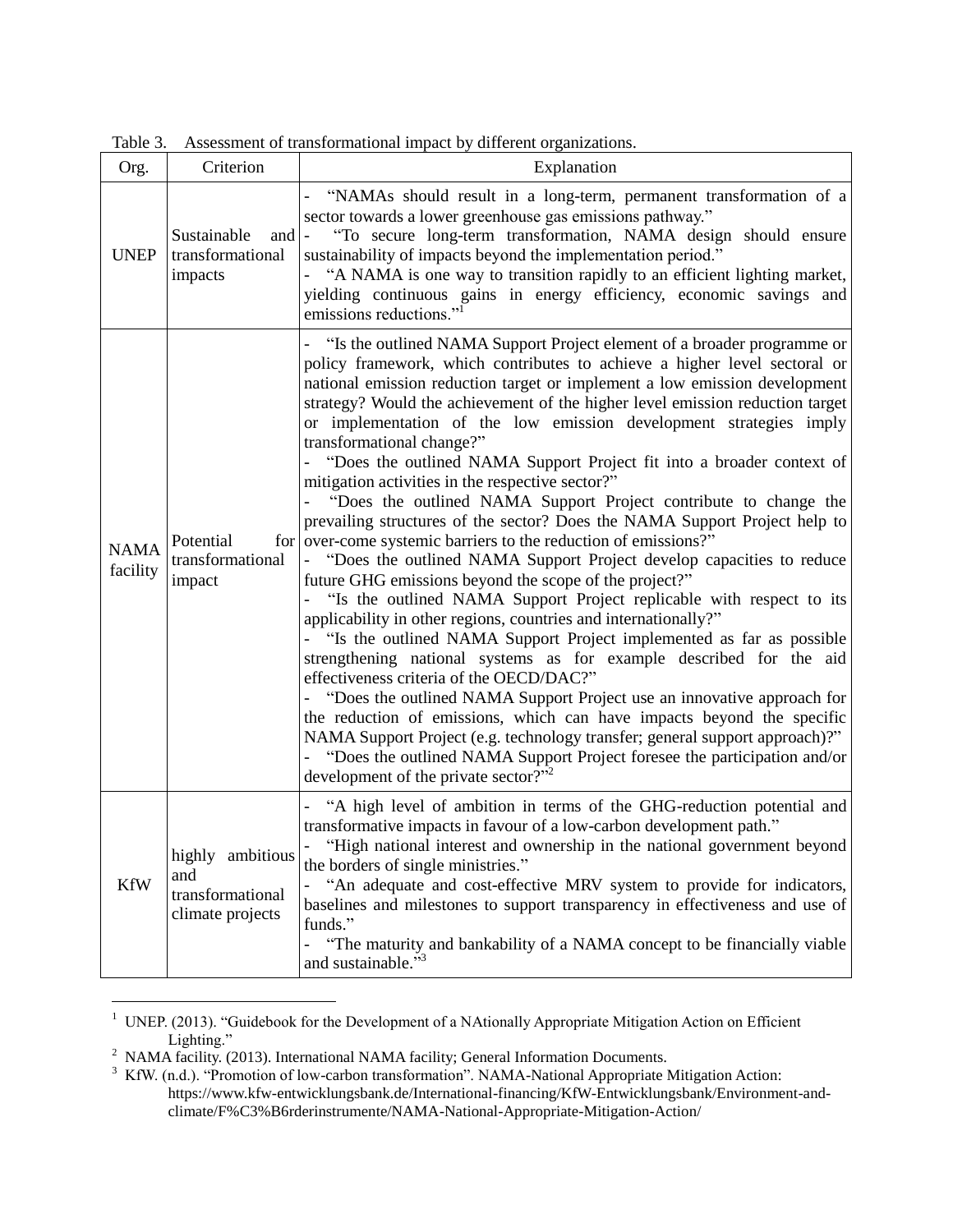It is certainly valid to compare perspectives among three different groups: international organizations, institutions, and funding agencies. However, this study is faced with difficulties when applying the results to the NAMA process, because it considers aspects only from organizations with an international scope. When it comes to the national level, the purpose and mission of NAMAs will be slightly different, because national interest will help determine the direction of NAMAs. Thus, transformational impact will have different meanings for national level organizations or government than for international organizations. Therefore, it is necessary to investigate different perspectives of countries participating in NAMAs.

This study could be expanded and provide practical suggestions by interviewing NAMA host and donor countries. Especially, the host country is a key element in the NAMA process. Since NAMAs are designed with a bottom-up approach which emphasizes participation of developing countries as NAMA host countries, it is essential to know how host countries define transformational impact and what they are expecting from the transformational impact. Without understanding host countries' perspectives, donor and host countries can neither initiate communication nor continuously carry out NAMAs. In addition, it is very important to comprehend host countries' viewpoints toward transformational impact and understand differences in ideas between donor and host countries, because that allows us to eliminate barriers and facilitate communication between them. The more ideas and concerns are expressed by various players, a more effective approach can be designed. Moreover, this will strengthen connections among different countries and organizations by embracing differences and integrating them into the NAMA process. Based on this further study, researchers will be able to develop a platform whereby various organizations exchange ideas about transformational impact and each distinct perspective are incorporated into the structure of the NAMAs process.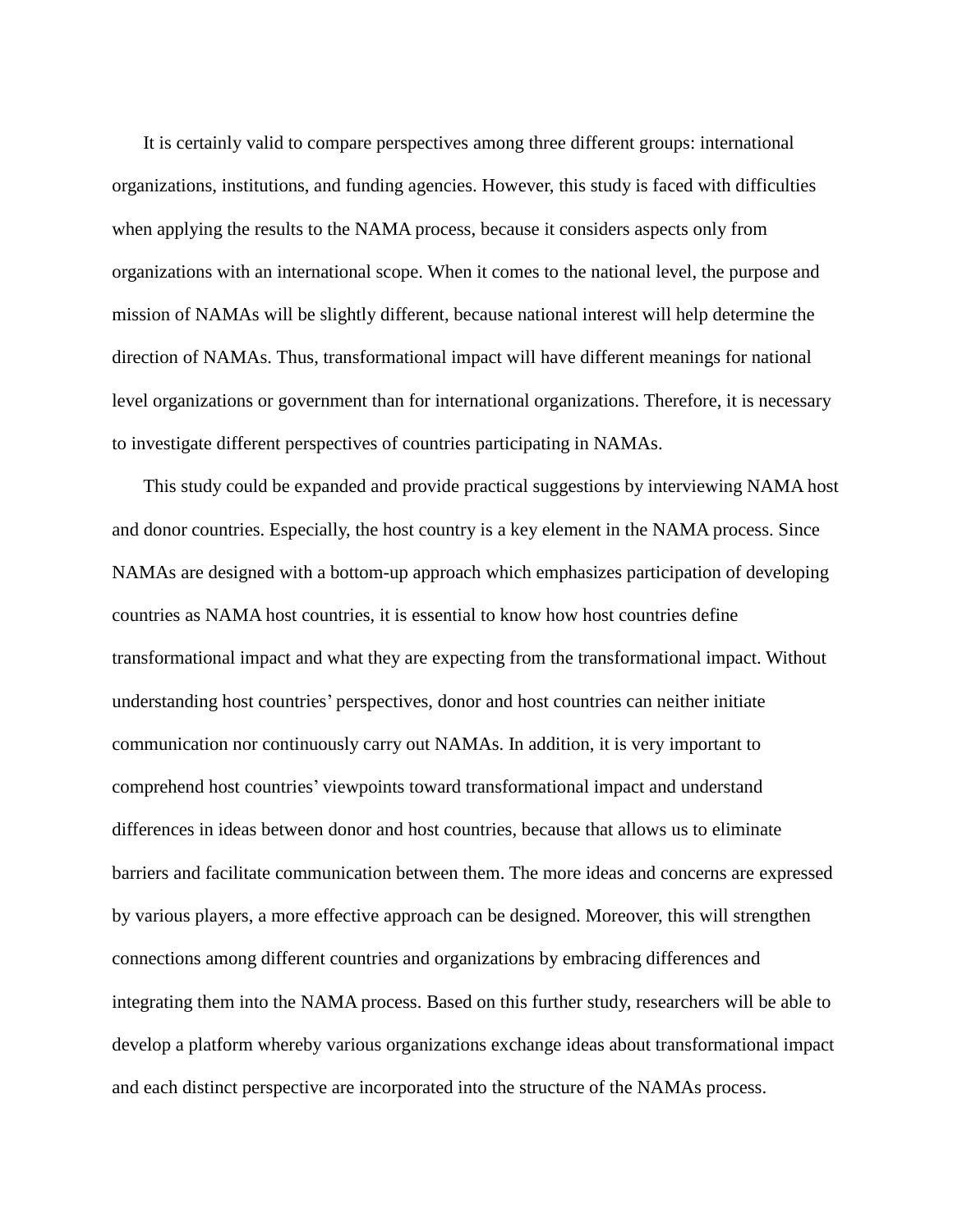#### **5.0 References**

- CCAP (2012). Retrieved from http://www.mitigationpartnership.net/. Retrieved from http://mitigationpartnership.net/sites/default/files/2012\_ccap\_cerqueira\_mrv\_of\_namas\_guidance \_for\_selecting\_sustainable\_development\_indicators.pdf. Retrieved from http://mitigationpartnership.net/sites/default/files/2012\_ccap\_cerqueira\_mrv\_of\_namas\_guidance \_for\_selecting\_sustainable\_development\_indicators.pdf.
- CCAP (n.d.)."Nationally Appropriate Mitigation Actions (NAMAs). Center for Clean Air Policy. Retrieved from http://ccap.org/issue/nationally-appropriate-mitigation-actions-namas/.
- ECN & Ecofys (2013). Status Report on Nationally Appropriate Mitigation Actions (NAMAs) Mid year update June 2013. Mitigation Momentum. Retrieved from http://www.mitigationmomentum.org/downloads/Mitigation\_Momentum\_Status\_Report\_JUNI20 13.pdf.
- Ecofys (2010). Policy Update; How to get Nationally Appropriate Mitigation Actions (NAMAs) to work. Germany. Ecofys. Retrieved from http://www.Ecofys.com/files/files/policy\_update\_namas\_Ecofys\_11\_2010.pdf.

Ecofys (2012). Policy Update; Nationally Appropriate Mitigation Actions(NAMAs) and Carbon Markets.

IISD (2013). Developing Financeable NAMAs A Practitioner's Guide. International Institute for Sustainable Development. Retrieved from http://www.iisd.org/pdf/2013/developing\_financeable\_namas.pdf.

KfW (n.d.). Promotion of low-carbon transformation. NAMA-National Appropriate Mitigation Action. Retrieved from https://www.kfw-entwicklungsbank.de/International-financing/KfW-Entwicklungsbank/Environment-and-climate/F%C3%B6rderinstrumente/NAMA-National-Appropriate-Mitigation-Action/.

NAMA Facility (2013). International NAMA facility; General Information Documents.

Olsen, H. K. (2013). Sustainable Development Impact of NAMAs: An integrated approach to assessment